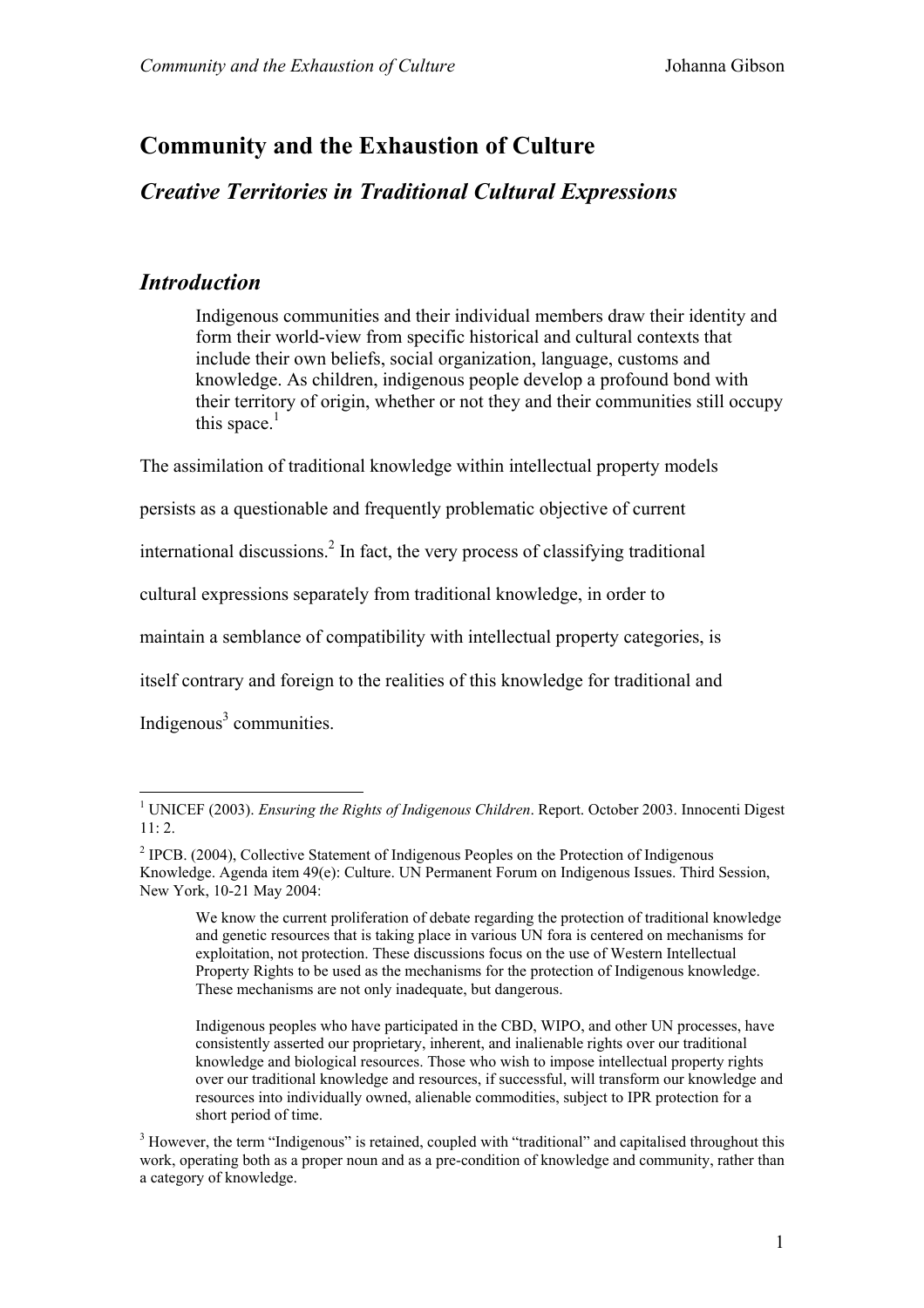Indeed, at the recent Seventh Session of the World Intellectual Property Organization (WIPO) Intergovernmental Committee on Intellectual Property and Genetic Resources, Traditional Knowledge and Folklore (IGC), some representatives of Indigenous groups and developing countries rejected such categorisation as being in conflict with the holistic nature of the knowledge of traditional and Indigenous communities, where traditional knowledge is intrinsic to expressions of culture (Call of the Earth). Such separation was seen to be ultimately contrary to the encouragement of traditional processes of innovation and development.

In earlier fact-finding missions and consultations with stakeholders, undertaken by WIPO, it emerged (and continues to be critical) that what is fundamental in the context of customary and traditional use of resources, and what must be protected (as advocated by the presentations to the WIPO  $IGC<sup>4</sup>$  and reports of various Indigenous groups<sup>5</sup>[\)](#page-1-1) is not merely the object of intellectual enterprise in and of itself, but the nature of its exchange and the ability to control and regulate that exchange. The object of protection is not necessarily the resource as an end in itself but the ability of the community to continue to function and observe internal differentiation and communal integrity through its management and deployment of resources. The ability, "to protect, in a positive sense, their traditional cultural expressions, which, where collectively owned, should be protected in the name of the relevant community"[6](#page-1-2)

<span id="page-1-0"></span><sup>4</sup> The work of the IGC is considered in more detail in Gibson J, *Community Resources: Intellectual Property, International Trade and Protection of Traditional Knowledge*, Aldershot, Ashgate, 2005. See in particular the discussion in Chapter 4.

<span id="page-1-1"></span><sup>&</sup>lt;sup>5</sup> Indigenous Australian intellectual property lawyer, Terri Janke, has undertaken extensive reviews of the relationship between Indigenous Australian culture and intellectual property in the comprehensive report, *Our Culture Our Future* (1997) and also the WIPO Report, *Minding Culture* (2003).

<span id="page-1-2"></span><sup>6</sup> WIPO/GRTKF/IC/4/3 (20 October 2002): 14.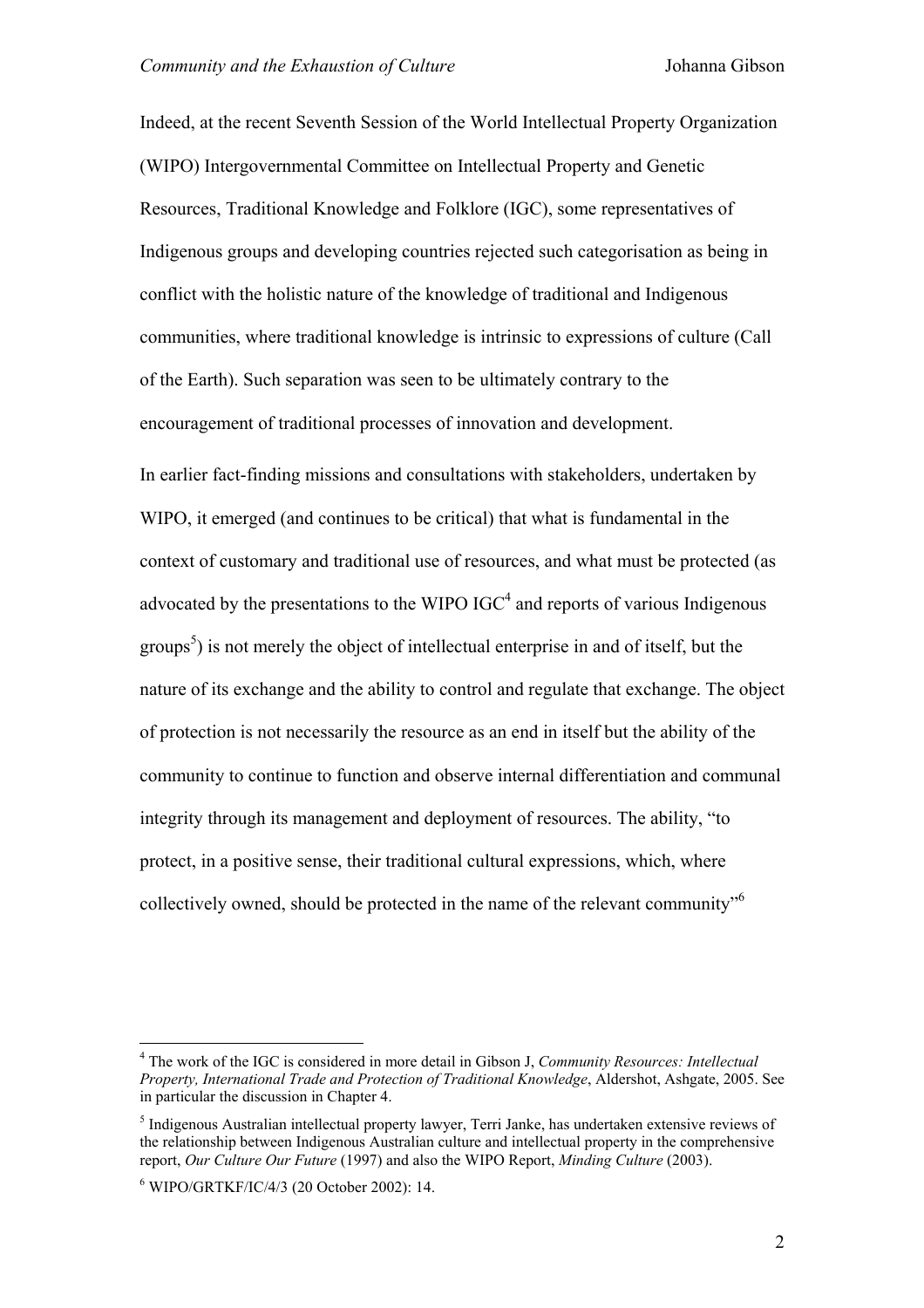arose as one of the key concerns of Indigenous peoples and traditional communities consulted as part of WIPO's fact-finding and other consultative processes.<sup>7</sup>

Therefore, the "evolution" of the culture, beyond the physical, localised, geographical place,<sup>[8](#page-2-1)</sup> should not preclude or supersede the protection imagined within a *sui generis* system of obligations to the practice of community itself. This is because such a system should facilitate the particular community's legal and social capacity to regulate itself and develop through social and cultural differentiation unique to itself. In other words, a *sui generis* system of community resources resists the fixing of the "identity" of the object itself, whether that fixing occurs through the identifiable author in traditional art, the immobilisation of community according to geography, or the simplification of creativity according to western linear models of progress.

Furthermore, Indigenous and traditional groups have raised concerns regarding the constructions imposed upon their knowledge as commodities, fixed and discrete products or resources, where access and subsequent developments upon that knowledge are considered to be separate, without recognising or understanding the impact upon the relationship between the community and its resources. Indeed, access to knowledge and subsequent developments have a significant impact on the traditional knowledge itself and its value to a community, raising the need for traditional management of the unique quality, relationships, and values embedded in those resources.<sup>[9](#page-2-2)</sup>

<span id="page-2-0"></span><sup>&</sup>lt;sup>7</sup> WIPO Fact-Finding Mission (2001).

<span id="page-2-1"></span><sup>&</sup>lt;sup>8</sup> This is considered further in the discussion of "place," later in this paper.

<span id="page-2-2"></span> $9$  IPCB (2004): "We ask the Permanent Forum to intervene in the various UN fora to ensure that truly sui generis systems of protection of Indigenous peoples are protected. These sui generis systems are based on our customary laws and traditional practices. Our existing protection systems are legitimate on their own right and any new mechanisms for protection, preservation and maintenance of traditional knowledge and associated biological resources must respect and be complementary to such existing systems and not undermine or replace them."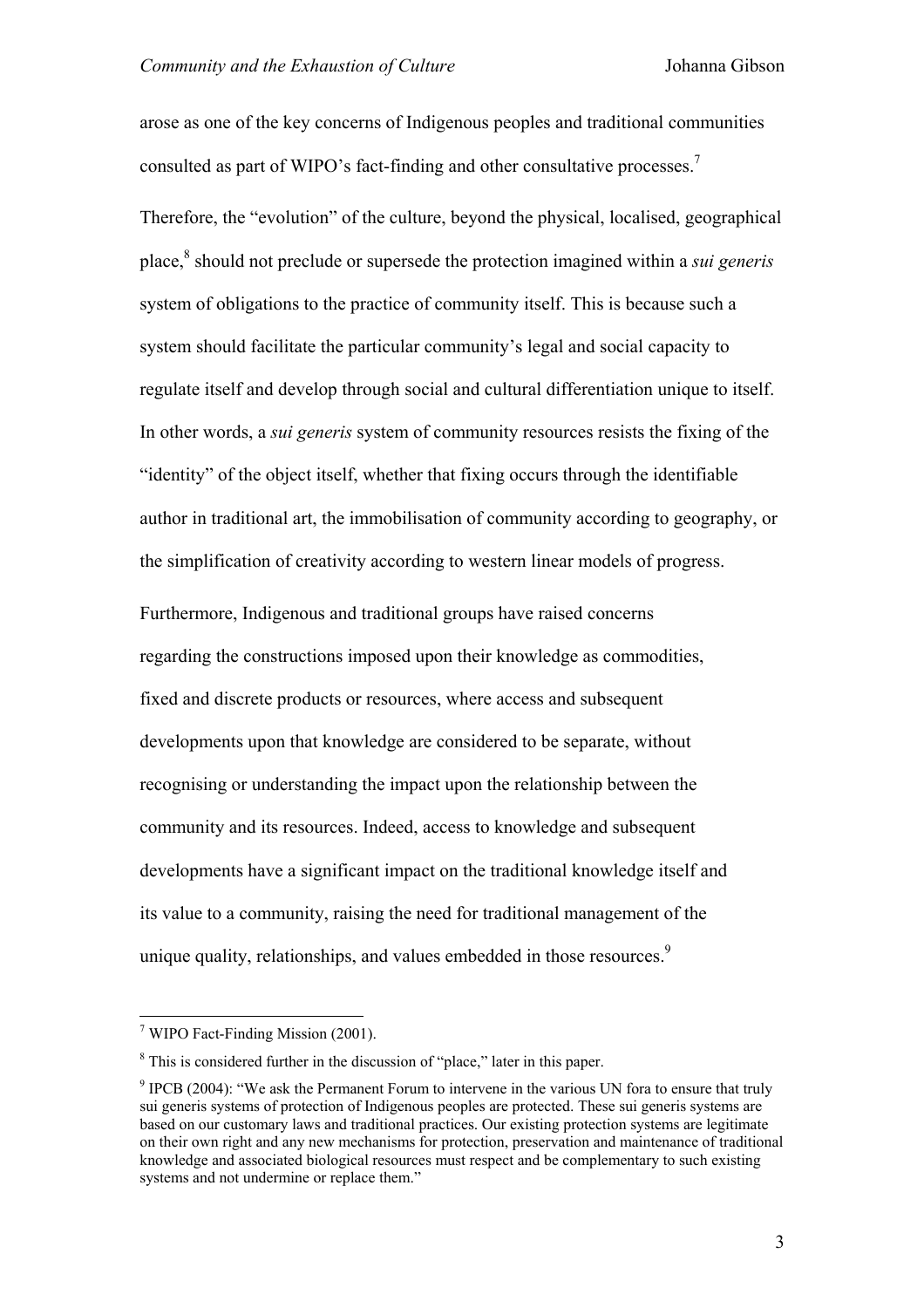This paper will develop the concept of "community resources,"<sup>10</sup> in recognition of the inextricable relationship between a community and its resources, and the concept of disenfranchisement through "resourcelessness" (drawn from environmental philosophy). This is towards understanding the need to approach protection from the perspective of respect for cultural diversity and dignity of all peoples, rather than perhaps from the more limited perspective of the value of traditional knowledge as commodities in trade. Efforts at "protecting" traditional knowledge, within intellectual property frameworks, largely presume the objective to be the defence of that knowledge against misappropriation, through safeguarding that knowledge and its origin within an ethic of sharing it as a global resource, rather than realising positive rights in traditional knowledge development and management according to the customary law of the community. However, the subject matter of protection for Indigenous and traditional groups is not necessarily captured within this conceptualisation of the problem. Furthermore, even within the framework of intellectual property protection, construction of traditional knowledge as "information" for the purposes of the trade-related system of intellectual property largely neglects the legitimate interests of communities, concerning customary management, cultural integrity, and traditional knowledge development.

For instance, copyright protection may not apply to traditional knowledge, where the material is deemed unoriginal and in the public domain, or where the misappropriation is a legitimate adaptation under copyright law.

<span id="page-3-0"></span><sup>&</sup>lt;sup>10</sup> The concept of "community resources" and its operation is introduced and developed by the author in *Community Resources: Intellectual Property, International Trade and Protection of Traditional Knowledge*, Aldershot: Ashgate, 2005.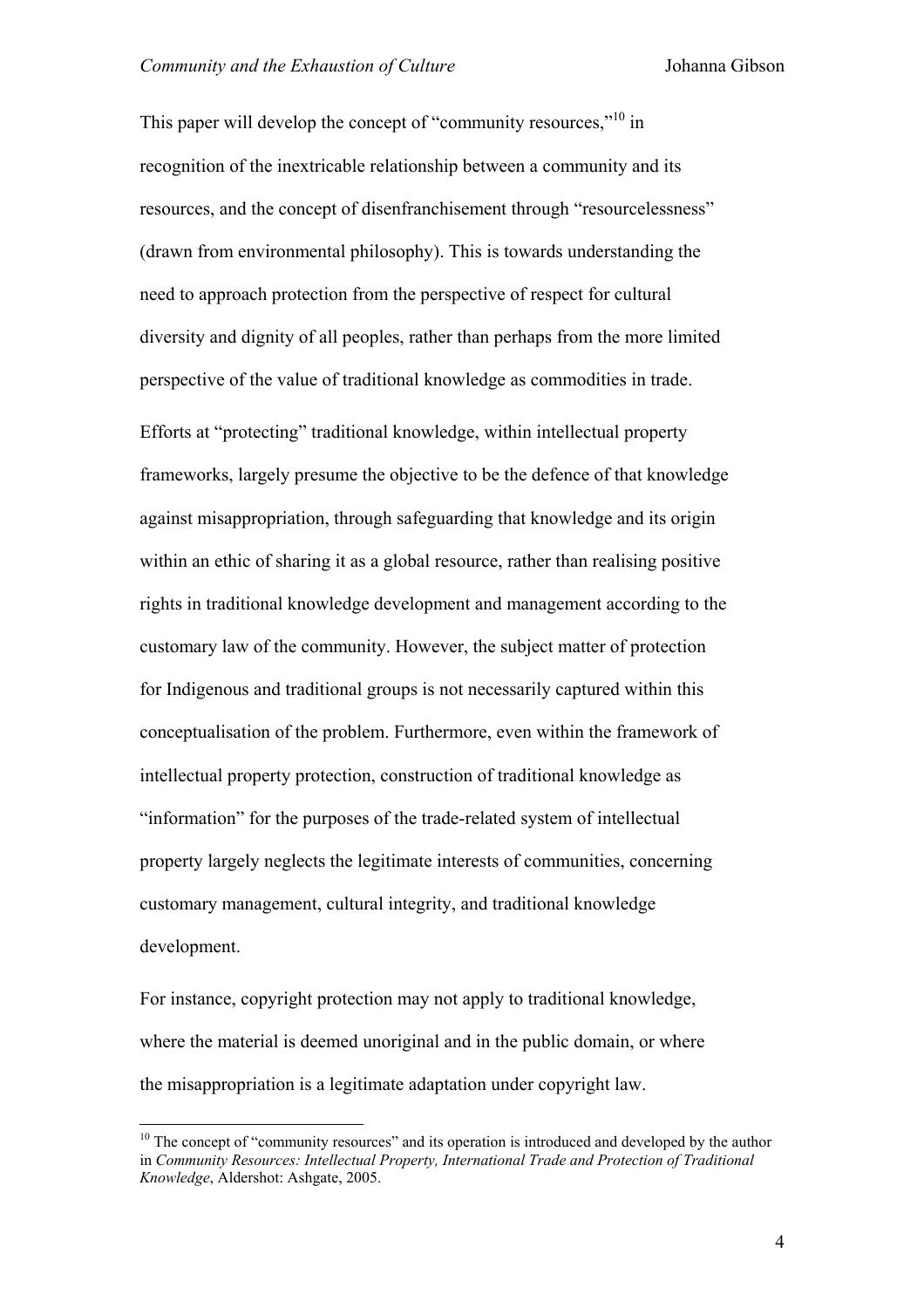$\overline{a}$ 

Nevertheless, this may constitute an offensive taking from the community in question through the inappropriate use of cultural symbols, dress, and artistic methods.<sup>11</sup> Similarly, trade mark protection is not readily available other than through efforts to "exclude" certain material from trade mark registration.<sup>[12](#page-4-1)</sup> Any efforts within these models (including disclosure of origin in patterns, certification and authenticity marks, and so on) depend upon a presumption of the importance of safeguarding the traditional cultural expression as cultural artifact, rather than recognising community and respecting customary law.

What must be acknowledged is the existence and significance of "local" customary law, and the rights of Indigenous and traditional groups to manage resources according to custom within a transnational (as distinct from the "nationalistic" international model) system. Recognising the unique relationship between the Indigenous and traditional group and its resources, the community emerges as the organising principle of protection in relevant and culturally appropriate responses to access to and protection of traditional knowledge. "Community resources" emphasises cultural diversity and establishes the centrality of the traditional or customary relationship between community members and between the community and its resources as the subject matter for protection.

<span id="page-4-0"></span> $11$  Owen Morgan provides a useful analysis of the relevance of offence in his discussion of the taking of Māori words and the legislative response in the New Zealand Trade Marks Act 2002. See Morgan O. (2003). "The New Zealand Trade Marks Act: No Place for Offence," Occasional Paper No 2/03. Intellectual Property Institute of Australia, University of Melbourne. See also the discussion of cultural offence in WIPO/GRTKF/IC/6/6 (30 November 2003): 24. See also the references to offence caused by the patenting of traditional knowledge in the final report of the Commission on Intellectual Property Rights, *Integrating Intellectual Property Rights and Development Policy*, 2002: 81-83.

<span id="page-4-1"></span><sup>&</sup>lt;sup>12</sup> Problems persist in relying on exclusions of emblems and symbols, in that these must be fixed and repeatable for protection. Such defensive mechanisms cannot capture methods in cultural expressions (such as dot painting). See also footnote 14. Note the New Zealand approach to trade mark protection, discussed further in Gibson J, (2004) "Intellectual Property Systems, Traditional Knowledge, and the Legal Authority of Community. *European Intellectual Property Review*. 26(7): 280. See also fn 3.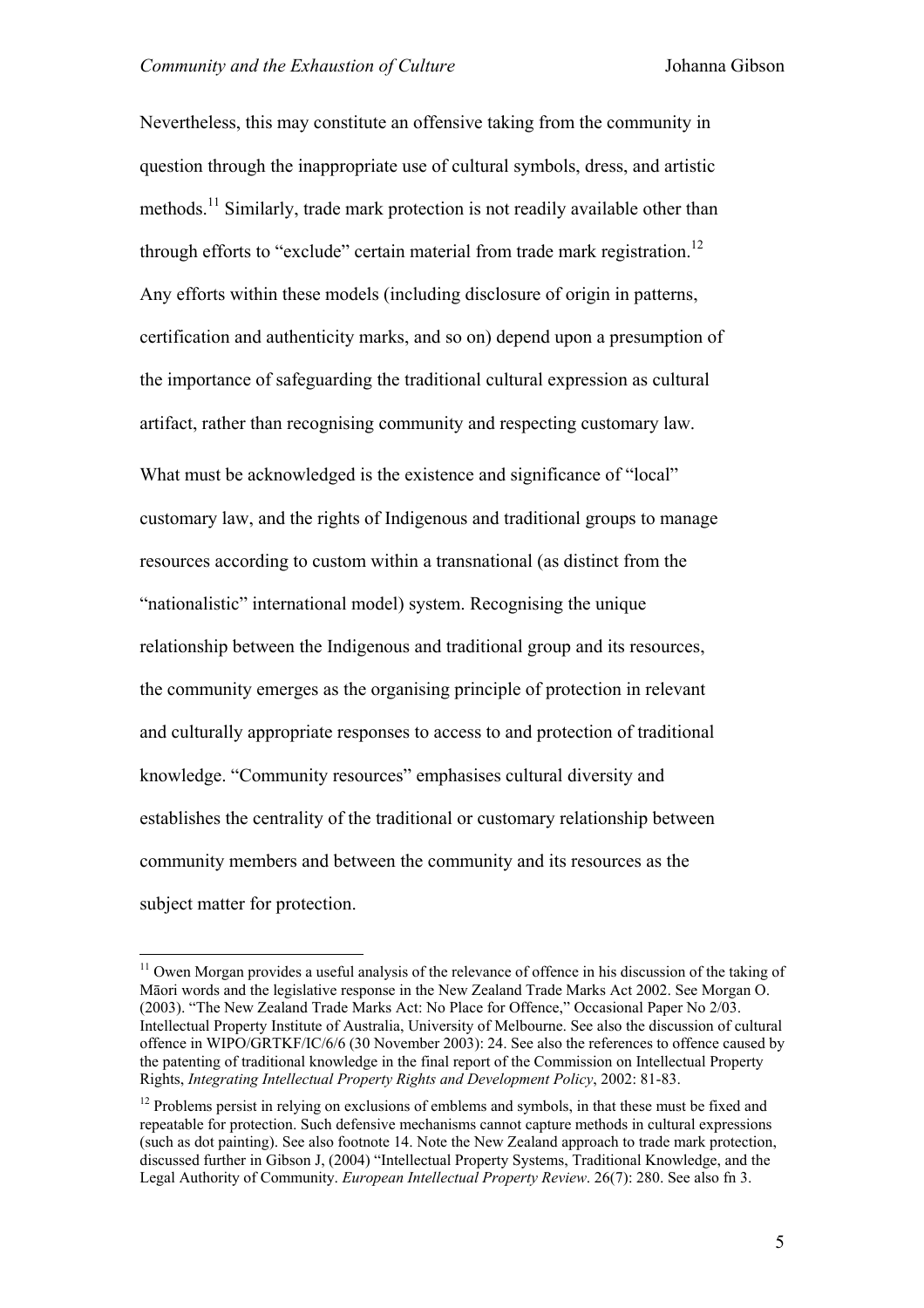### *Community*

 $\overline{a}$ 

[S]tories … become the method colonized people use to assert their own identity and the existence of their own history. The main battle in imperialism is over land, of course; but when it came to who owned the land, who had the right to settle and work on it, who kept it going, who won it back, and who now plans its future – these issues were reflected, contested, and even for a time decided in narrative … The power to narrate, or to block other narratives from forming and emerging, is very important to culture and imperialism, and constitutes one of the main connections between them.<sup>[13](#page-5-0)</sup>

What is asserted in contemporary community, including "other" communities,  $14$  is

communication, which may not necessarily be constrained by geographical

identities.<sup>15</sup> Importantly, this marks a significant cognitive transformation in the

concept of "community,"[16 w](#page-5-3)hich is relevant to current international legal and policy

discussions concerning community resources. Traditional and Indigenous

communities must nevertheless be understood as distinct from other "communities,"

which are drawn together as a "collective" in response to a feature in common. In

contrast, traditional communities inhere in the prior stability of ancestral tradition, and

the responsibility to narrate tradition and therefore maintain the "self"-expression of

community according to shared "values." This tradition may not be personalised or

"owned" as such, but must be expressed and maintained. This expression is therefore

traditional, and will continue to be traditional where there is innovation in that

<span id="page-5-0"></span><sup>13</sup> Said EW, (1993). *Culture and Imperialism*, London, Vintage, 1994: xiii. Referring primarily to ecological knowledge, Darrell Posey describes the relationship between narration, oral literature, and the transmission of knowledge and identity, in Posey DA, *Indigenous Knowledge and Ethics: A Darrell Posey Reader*, New York, Routledge, 2004: 18, 30-31.

<span id="page-5-1"></span><sup>&</sup>lt;sup>14</sup> The term community may be used, for example, with respect to "online communities," "virtual communities," "artistic community," and so on.

<span id="page-5-2"></span><sup>&</sup>lt;sup>15</sup> Bauman Z & May T, *Thinking Sociologically*,  $2<sup>nd</sup>$  ed, Oxford, Blackwell, 2001: 111-12.

<span id="page-5-3"></span><sup>16</sup> See the discussion in Amit V "Reconceptualizing Community," in Amit V (ed), *Realizing Community: Concepts, social relationships and sentiments*, London, Routledge, 2002: 1-20.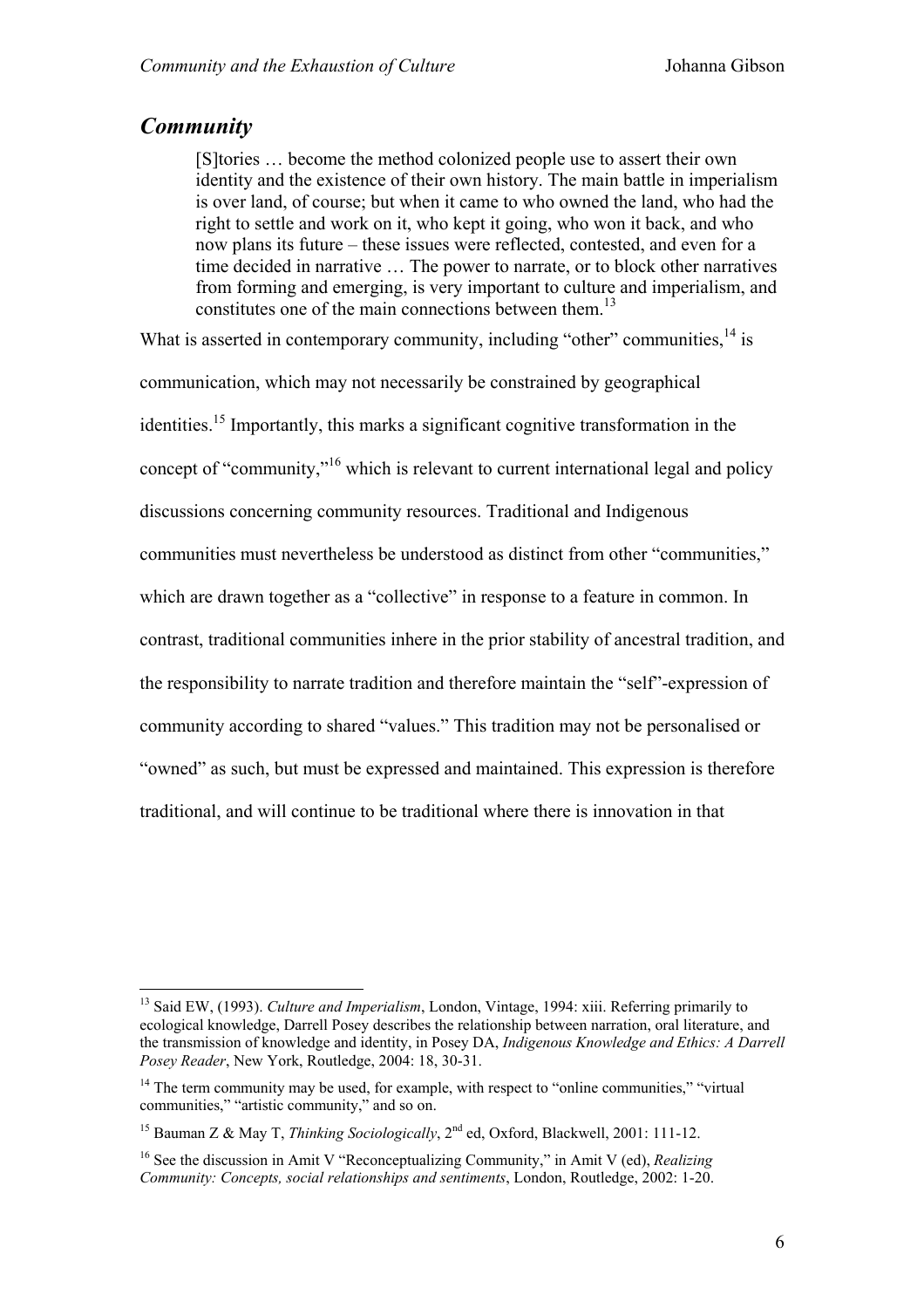expression, because it continues with respect for custom and in performance of the responsibility to tradition and to community autonomy.<sup>17</sup>

It is this responsibility to tradition that founds the legitimacy of community resources, and to deny Indigenous and traditional groups genuine access to global relevance is to compromise the effective exercise by the community of its customary law with respect to resources, limit the means of a community's "self" expression, and undermine completely the nature of community as a legal actor.

#### *Origination and In-imitativeness*

 $\overline{a}$ 

The criteria for determining the existence of intellectual property may be summarised and understood more broadly by what may be referred to as "origination" and "inimitativeness," in addition to aspects of protection and enforcement relating to the market for intellectual property (such as criteria for protection and different durations for the monopolies provided).

Origination will be used here to refer to the simplification of the creative process through the identification and individuation of author or inventor, the origin of the work, and the presumption of a finite, concluded, and indeed lifeless material form. Therefore, criteria such as authorship and material form in copyright and inventorship in patents are indicated by the notion of origination.

In-imitativeness may be understood as describing the criteria through which the apparent singularity of the work is presented, including the requirements of originality, inventiveness, and novelty – the construction of a simplified "originality." Crucially, in-imitativeness is not the same as inimitability. While inimitability may suggest uniqueness and originality, it is perhaps not in the same "economic" sense.

<span id="page-6-0"></span> $17$  The relationship between tradition, history, and evolution of community is considered in more detail in Gibson J, *Community Resources: Intellectual Property, International Trade and Protection of Traditional Knowledge*, Aldershot, Ashgate, 2005: Chapter 1.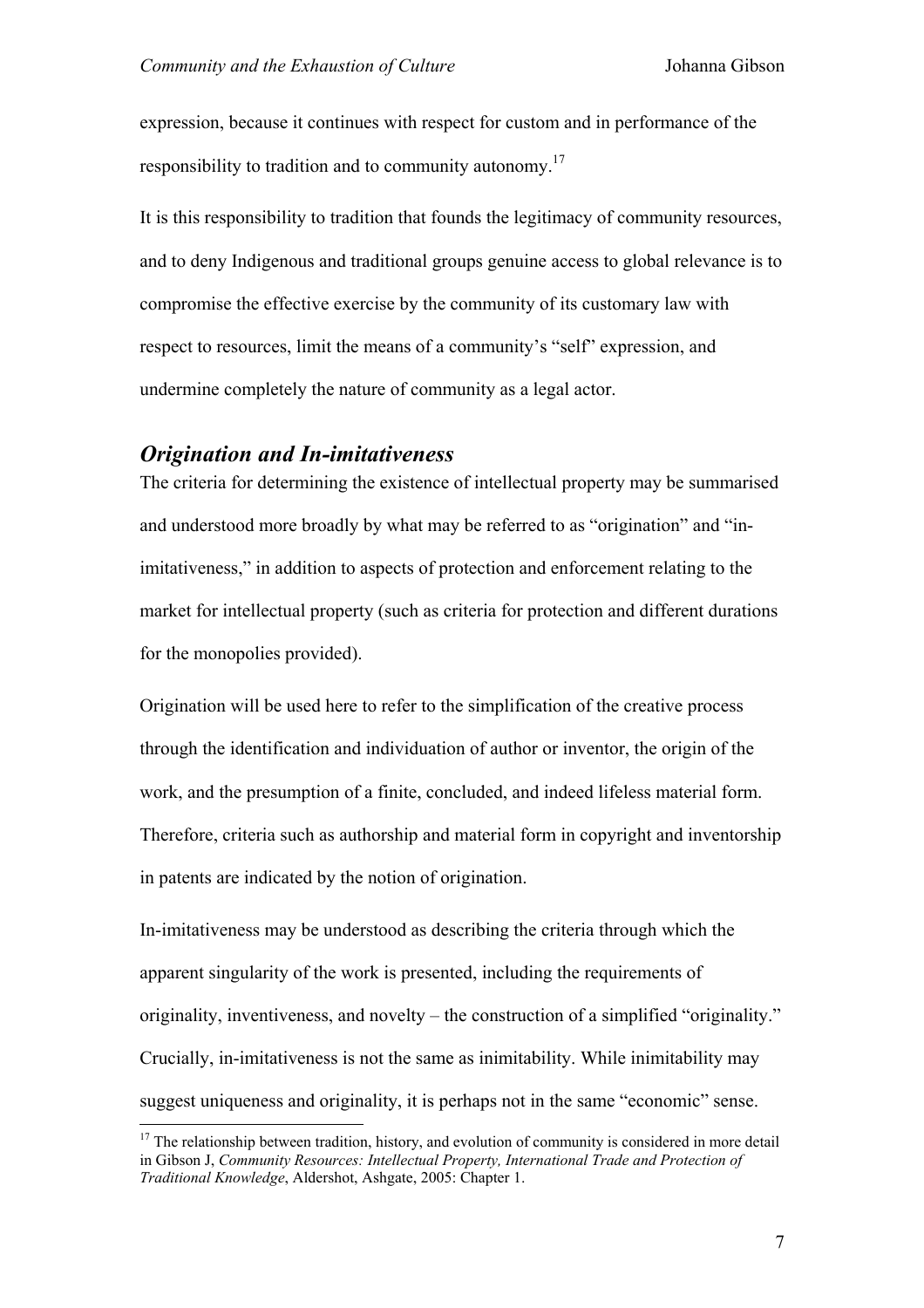The originality imagined in intellectual property law is strengthened through imitation. Indeed, to be imitated secures the object's singularity and semblance of originality. This is especially so (and indeed integral to) the value described by intellectual property systems. On the other hand, inappropriate imitation of traditional knowledge intrudes upon community identity and may compromise the integrity of the knowledge. This suggests an important "inimitability," as it were, of the subject matter of community resources in this respect, in that the knowledge is transformed in the reproduction. As Peterson J famously stated, "What is worth copying is worth protecting."18 That is, what is worth copying has value in trade, a fixity that must be protected. [The](#page-7-0) "inimitability" of community resources, therefore, paradoxically eschews protection within this logic.

Furthermore, the attachment to origin and singularity recalls the western construction of identity through possessory relations, including the self-possession<sup>19</sup> of expression. The legitimacy or "authenticity" of the "knowledge" comes about through the very misappropriation of culture against which protection is sought. Capturing traditional knowledge within this system would at once both miss the fundamental subject matter of community and "civilise" (as commodities) the traditional knowledge and resources of Indigenous and traditional groups.[20](#page-7-2) In staging authenticity in this way, community is restricted to particular constructions of history, place, and creativity, in order to be rendered meaningful within intellectual property systems.

<span id="page-7-0"></span><sup>18</sup> *University of London Press v University Tutorial Press* [1916] 2 Ch 601 at 610 per Peterson J.

<span id="page-7-1"></span> $19$  Note John Frow's use of the term self-expression to understand the western view of property as "a primordial property right in the self which then grounds all other property rights." See Frow J. (1995). "Elvis' Fame: The Commodity Form and the form of the Person," *Cardozo Studies in Law and Literature* 7: 131 at 149. For a discussion of property in personhood and the notion of possessive individualism see Davies M & Naffine N, *Are Persons Property? Legal Debates About Property and Personality*, Aldershot, Ashgate-Dartmouth, 2001: 3-15.

<span id="page-7-2"></span><sup>&</sup>lt;sup>20</sup> Edward Said speaks of the importance of the expropriation of Indigenous culture to empire. See Said EW. (1978) *Orientalism*, London, Penguin, 1991; Said EW, *Culture and Imperialism*, London, Vintage, 1994.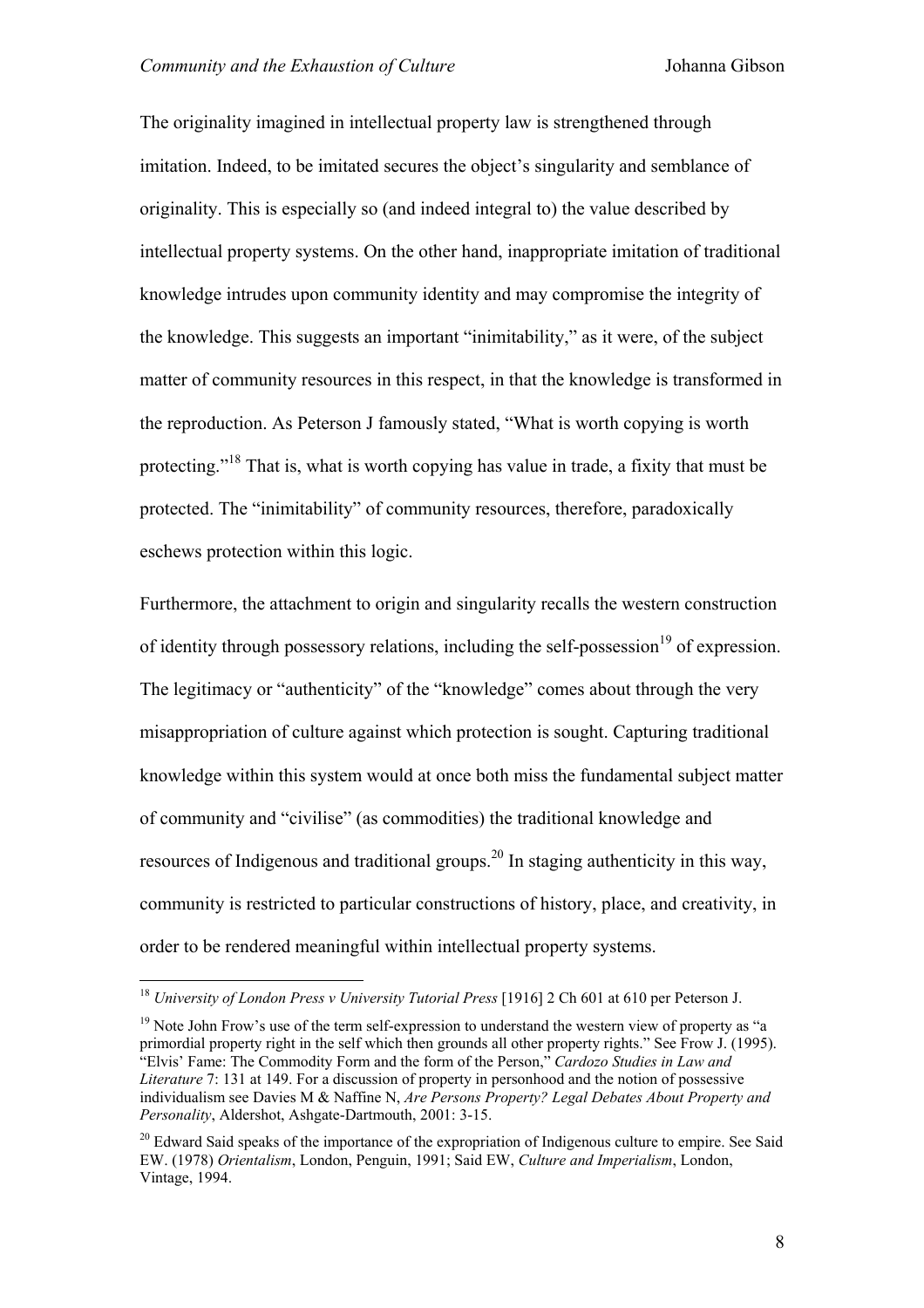# *Intellectual Subjectivity and Possessive Creativity*

A significant case of the inappropriateness of the value distinctions of origination and in-imitativeness, in classifying knowledge, can be seen in the impact of intellectual property upon traditional cultural expressions. Art works, cultural dress, dance, song, and story, for instance, present particularly troubling cases of this incapacity of the present system to address the traditional relationship of community to knowledge and to expression. $21$ 

Western preoccupations with expression as a freedom of the self (freedom of speech, freedom of expression) and as the means by which to make oneself recognised, are critical to the natural justice and economic justifications for intellectual property protection as personal property. However, this perspective is at odds with communal experiences of cultural expression.<sup>22</sup> Indeed, one of the persistent problems for adequate protection within an intellectual property model is the inability of that model to account for community practices of sharing and transmitting knowledge, as distinct from the commodities in information derived from that knowledge.

This conflict is particularly acute in the example of traditional cultural expressions, in the unauthorised reproduction of the artwork of traditional and Indigenous peoples,  $^{23}$ as well as the appropriation of the methods themselves.<sup>24</sup> As custodians, these communities have sought recognition of a right to prevent this re-presentation as

<span id="page-8-0"></span><sup>&</sup>lt;sup>21</sup> See the discussion of the Sámi joik Gibson J (2005): Chapter 1.

<span id="page-8-1"></span><sup>&</sup>lt;sup>22</sup> See the extended discussion of "freedom" in Gibson J, "Freedoms and Knowledge, Access and Silence: Traditional Knowledge and Freedom of Speech," in F Macmillan (ed), *New Directions in Copyright Vol II*, Cheltenham, Edward Elgar, (forthcoming), and in Gibson J (2005), Chapter 1.

<span id="page-8-2"></span><sup>&</sup>lt;sup>23</sup> See Ellinson DA. (1994). "Unauthorised Reproduction of Traditional Aboriginal Art,"  $17(2)$ *University of New South Wales Law Journal* 327; Blakeney M. (1995). "Protecting Expressions of Australian Aboriginal Folklore Under Copyright Law," 9 *European Intellectual Property Review* 442.

<span id="page-8-3"></span> $24$  For a comprehensive account of the appropriation of artistic method in Indigenous art, as an ongoing process of colonisation, see Thomas N. (1999). *Possessions: Indigenous Art/Colonial Culture*, Thames & Hudson Ltd, London: Chapter 4.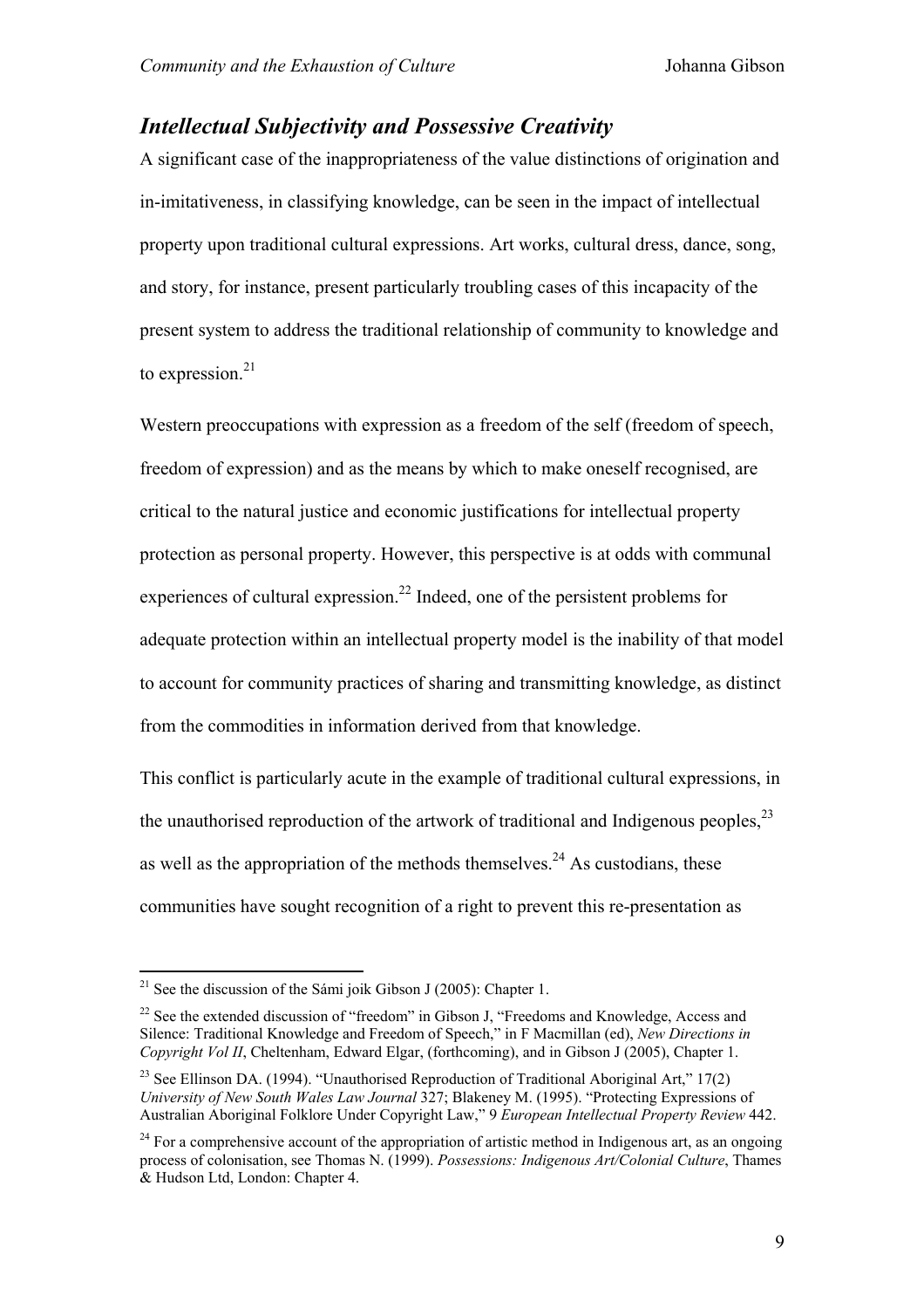$\overline{a}$ 

decoration of what are their culturally significant resources of identity.[25 U](#page-9-0)nder customary law, pre-existing traditional designs, for instance, must be recognised and protected against unauthorised reproduction and adaptation. Obligations and responsibilities are owed to knowledge that is not only identified as cultural artifacts (cultural dress, dance, art), but also embedded in identity and inextricable from territory (beliefs, medicinal knowledge, agricultural knowledge, ecological knowledge, and landscape). That is, customary law protects the traditional knowledge and ideas that subsist and continue in the reproduction of the knowledge of Indigenous and traditional communities.<sup>26</sup>

Efforts to achieve protection through the safeguarding of designs as emblems are frequently inadequate,  $27$  presuming the fixity of their reproduction and an artificial circulation as object apart from the communities which they personify. Inherent in this approach is the persistent assumption that this is a purely emotional attachment to knowledge, without recognising full rights in the communities to manage the knowledge as appropriate, including licensing areas of knowledge according to shared values and consent.

As a result of the basic disjunction between traditional knowledge and intellectual property systems, responses to the protection of traditional knowledge have looked to

<span id="page-9-0"></span> $25$  This has included the call for separate legislation to protect indigenous intellectual property, acknowledging the very different value to Indigenous producers of that intellectual interest as well as the inadequacy of conventional legislative protection of intellectual property. See the ATSIC report, written by Terri Janke, *Our Culture Our Future* (1997), which recommends a *sui generis* legislative framework that draws upon customary laws to include and protect all forms of Indigenous cultural and intellectual property, including ecological and agricultural knowledge (Ch 18).

<span id="page-9-1"></span><sup>26</sup>Ellinson DA. (1994). "Unauthorised Reproduction of Traditional Aboriginal Art," 17(2) *University of New South Wales Law Journal* 327: 331.

<span id="page-9-2"></span> $27$  Earlier discussions noted the way in which this form of protection denies communities the ability to act in respect of their knowledge as they wish, including commercialisation of that knowledge where appropriate. The example of the sacred sun symbol of the Zia Indians of New Mexico illustrates this conflict: Lopez R. (1999). "Tribes seek trademark protection for sacred symbols," *Revista Magazine* 9 July 1999.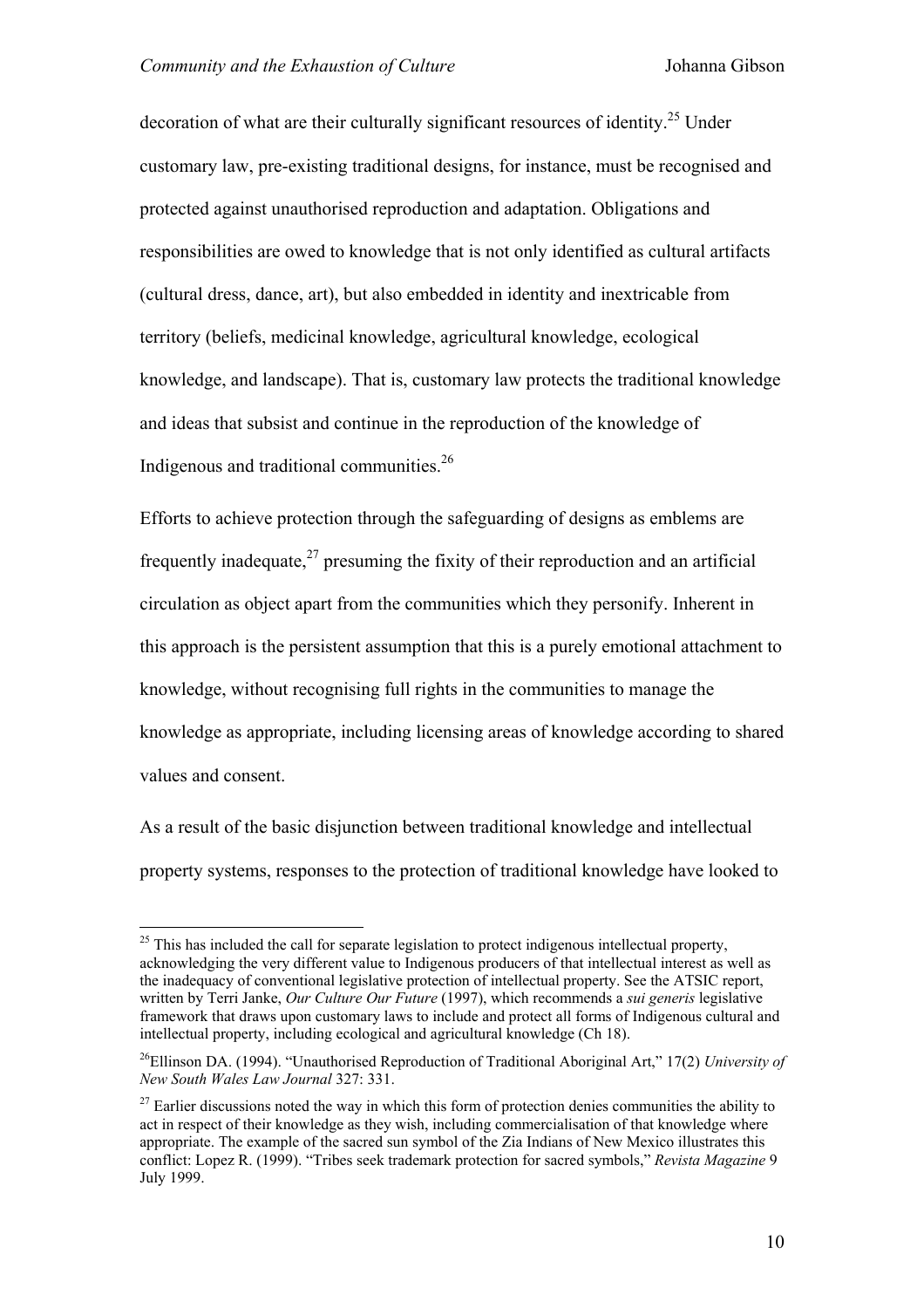adequate attribution (including moves towards disclosure of origin) rather than restriction of use.<sup>28</sup> However, identification of the community in accordance with intellectual property models (and the western model of individual subjectivity) does not necessarily provide rewards that are appropriate/relevant/adequate in the context of traditional knowledge development and community integrity. Worse, the identification of community through such use may achieve little more than the stereotyping of individual communities as a generalised collective source of "tradition." The concern here is that such identification continues to depend upon a simplification of the creative process, and a simple demarcation between the creator and the product, contrary to the way creativity may be imagined in traditional and Indigenous groups.

Indeed, in being used non-traditionally, disclosure of the origins of traditional knowledge may not be adequate. Furthermore, this approach purports to identify the nature of what is being sampled (through attribution), but the transformation of knowledge in its unauthorised use is not necessarily countered by this attribution.<sup>[29](#page-10-1)</sup> Arguably, the "originality" of the community resource is lost in the translation. What is emerging is the inappropriate nature of the application of western notions of information and ideas as inexhaustible, non-rivalrous, and non-crowdable, to traditional knowledge which is embodied, corporeal, finite, and exhaustible (through cultural transformation and inappropriate use) – that is, inimitable. The objects of

<span id="page-10-0"></span><sup>&</sup>lt;sup>28</sup> Defensive approaches to protection are examined in more detail in Gibson J (2005): Chapter 4, where the WIPO IGC discussions are considered, but, as discussed, they include an emphasis upon the documentation of traditional knowledge, disclosure of origin, and the "branding" of authenticity through certification marks and comparable mechanisms.

<span id="page-10-1"></span><sup>&</sup>lt;sup>29</sup> This same transformation may occur through the preservation of knowledge. For instance, objects removed may lose their spiritual power and literally become a museum artifact: Simpson MD, *Making Representations: Museums in the Post-Colonial Era*, London, Routledge, 2001: 198. This is in addition to the possible wider transformation through the removal of knowledge comprised in that object, and through its display.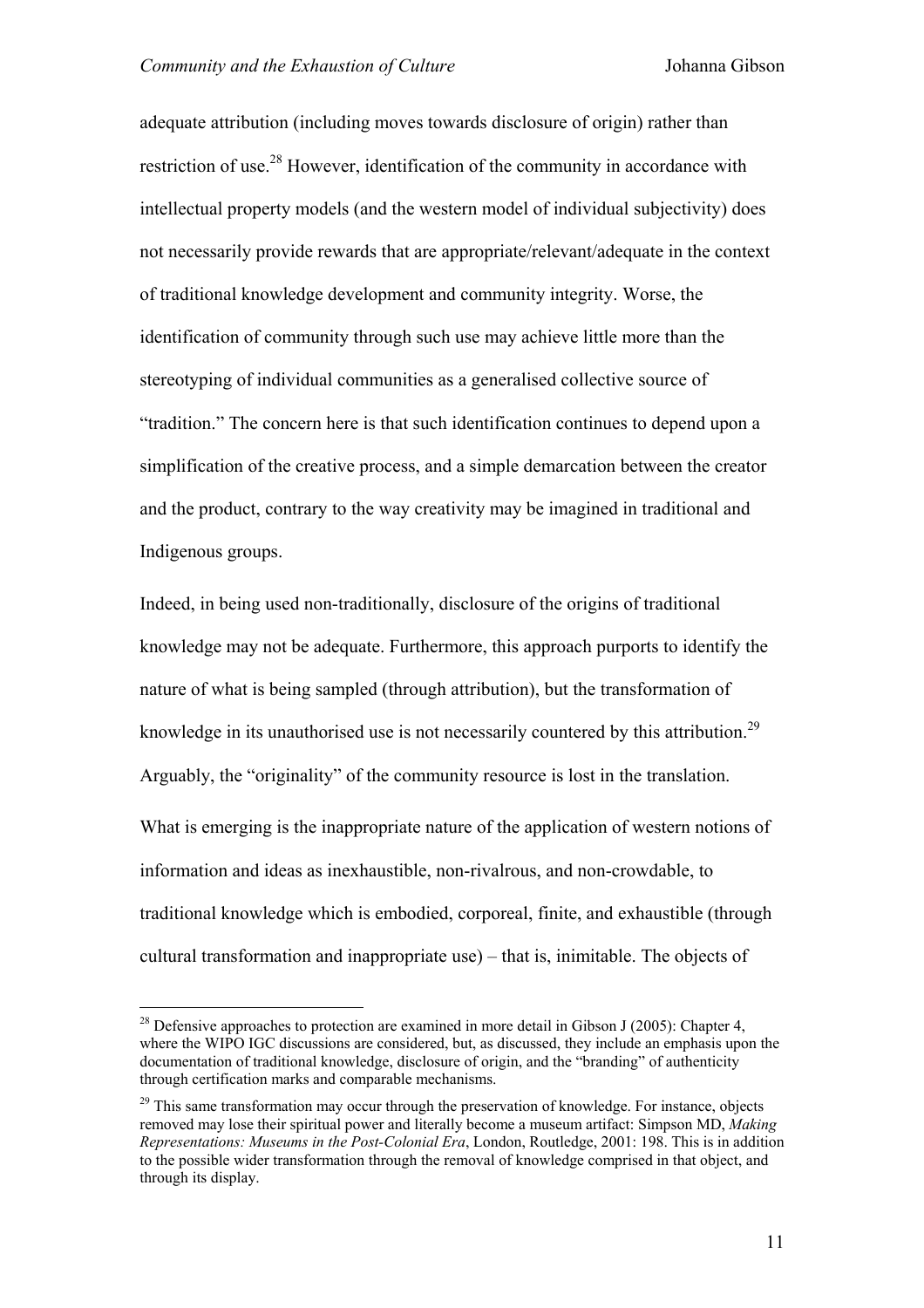$\overline{a}$ 

<span id="page-11-3"></span>knowledge are not independent from the creators of traditional knowledge. Therefore, non-traditional and/or inappropriate use of traditional cultural expressions and knowledge fractures that relationship, and transforms the value of the knowledge (through mis-identification of self and community).<sup>30</sup> In particular, the conflict between traditional knowledge and western conceptions of information becomes acute in the context of arguments against *sui generis* protection, based on notions of freedoms of speech and expression,<sup>31</sup> which presume this independence in order to justify the individualistic rhetoric of these "freedoms." These arguments mark a critical turn in the emphasis upon the individual creator in intellectual property discourse.<sup>32</sup>

Arguments for access to traditional knowledge, based upon freedom of expression, fail to recognise the transformation of traditional knowledge in that process, and the possible exhaustion of its value to the community and its significance as the community's own means of self-expression, thereby literally denying the community access to the means necessary for its own freedom of expression. Thus, justifications for the sampling of traditional cultural expressions may be countered by arguments for restriction to access as a necessary protection of a finite cultural resource against its commodification and potential exhaustion within a free market economy of ideas.<sup>[33](#page-11-3)</sup>

<span id="page-11-0"></span> $30$  For a discussion of this relationship between identity and knowledge, see Martin M, "What's in a Painting? The Cultural Harm of Unauthorised Reproduction: *Milpurrurru & Ors v Indofurn Pty Ltd & Ors*," (1995) 17 *Sydney Law Review* 591. This process of appropriation of identity through the inappropriation reproduction of cultural symbols is also considered in Loftus P, "Colonisation Through Art: How Western Intellectual Property Law is Failing Indigenous Art" (2000) 1(1) *Balayi* 183, as a process of ongoing colonisation.

<span id="page-11-1"></span><sup>31</sup> See for instance Brown MF, "Can Culture be Copyrighted?" (1998) 39(2) *Current Anthropology* 193.: 199.

<span id="page-11-2"></span> $32$  The notion of freedom is examined furthering Gibson J (2005), Chapter 5 in the context of the principle of freedom in "open source" and "open access" models.

<sup>&</sup>lt;sup>33</sup> Fourmile H. (1999). "Indigenous peoples, the Conservation of Traditional Ecological Knowledge, and Global Governance," in Low N (ed), *Global Ethics and Environment*, London, Routledge, 215: 235-37. See also King AB & Eyzaguirre PB. (1999). "Intellectual Property rights and Agricultural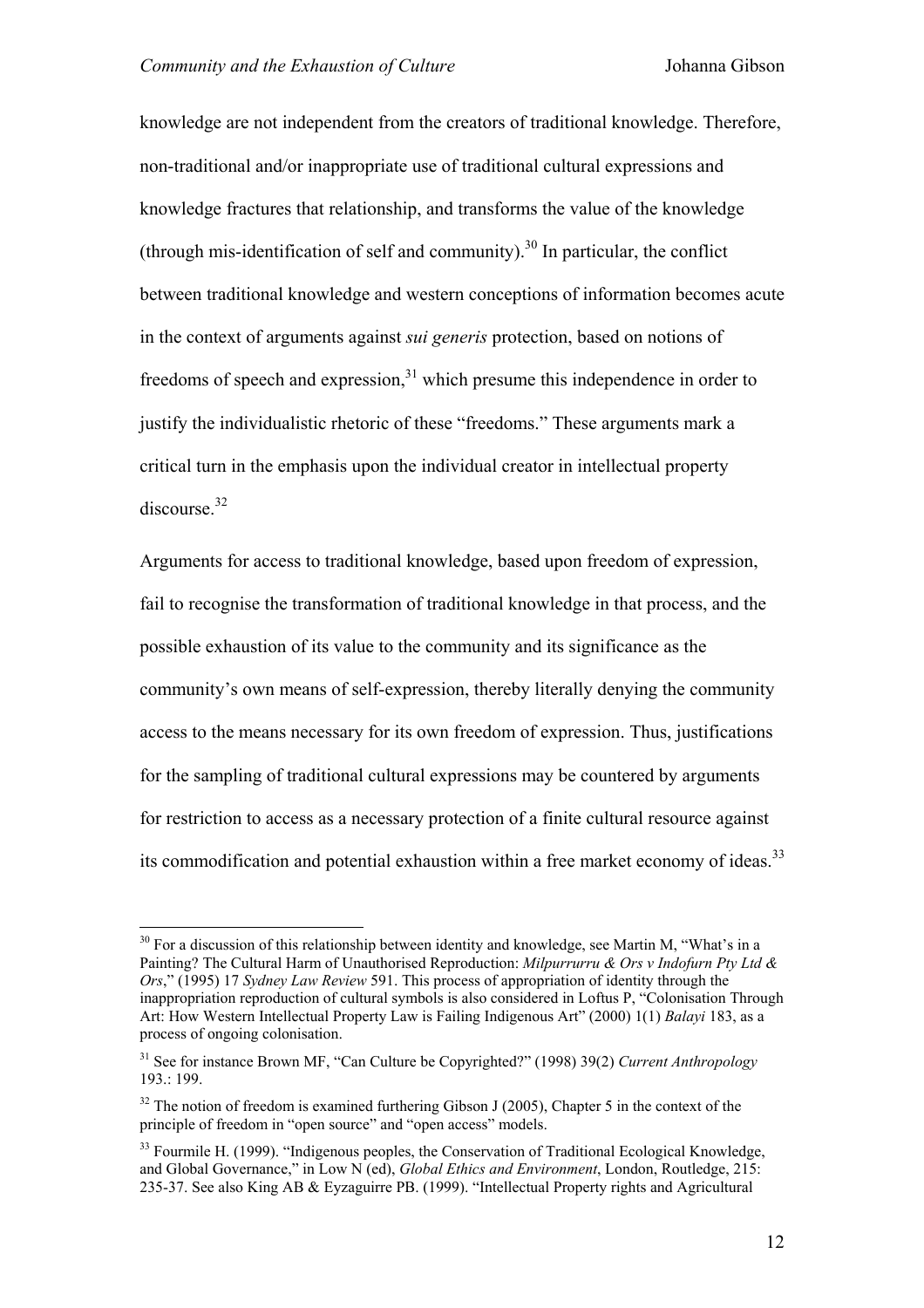In fact, freedom of expression may prove to be a legitimate justification for restrictions to access, based upon the freedom of traditional and Indigenous communities to pursue their self-expression.

With these aspects in mind, to argue for unfettered access to traditional knowledge, from the point of view of freedom of expression or freedom of speech, is to disregard the attending "duties" that qualify those freedoms. It is to impersonate the community, and to ignore the "exhaustion" of Indigenous and traditional knowledge that may occur in the process of "the imperial refusal to accept limits on either intellectual or physical space."[34](#page-12-0) In other words, what must be acknowledged is the way in which adaptation of Indigenous and traditional knowledge may suggest an interpellation and "impersonation" of culture to the detriment of community identities. That is, artistic method, spiritual beliefs, and traditional custom (which importantly, are not necessarily separable from each other for the purposes of regulatory taxonomies) may be re-presented as "traditional" in the form of that particular "non-traditional" work. This returns the discussion to the notion of exhaustion of traditional knowledge, the problem of its "inimitability," and the need to protect it as a finite, exhaustible, and non-renewable resource. The objectives of this protection are potentially inconceivable within intellectual property paradigms:

Through the use of ancestrally inherited designs, artists assert their identity, and their rights and responsibilities. They also define the relationships between individuals and groups, and affirm their connections to the land and the Dreaming<sup>[35](#page-12-1)</sup>

Biodiversity: Literature Addressing the Suitability of IPR for the Protection of Indigenous Resources" 16 *Agriculture and Human Values*, 41: 42.

<span id="page-12-0"></span><sup>34</sup> Marcus J, "New Age consciousness and Aboriginal culture," *Thamyris* 3(1) 1996: 41: 41.

<span id="page-12-1"></span><sup>35</sup> Artist Wally Caruana quoted in *Minding Culture* (2003): 75.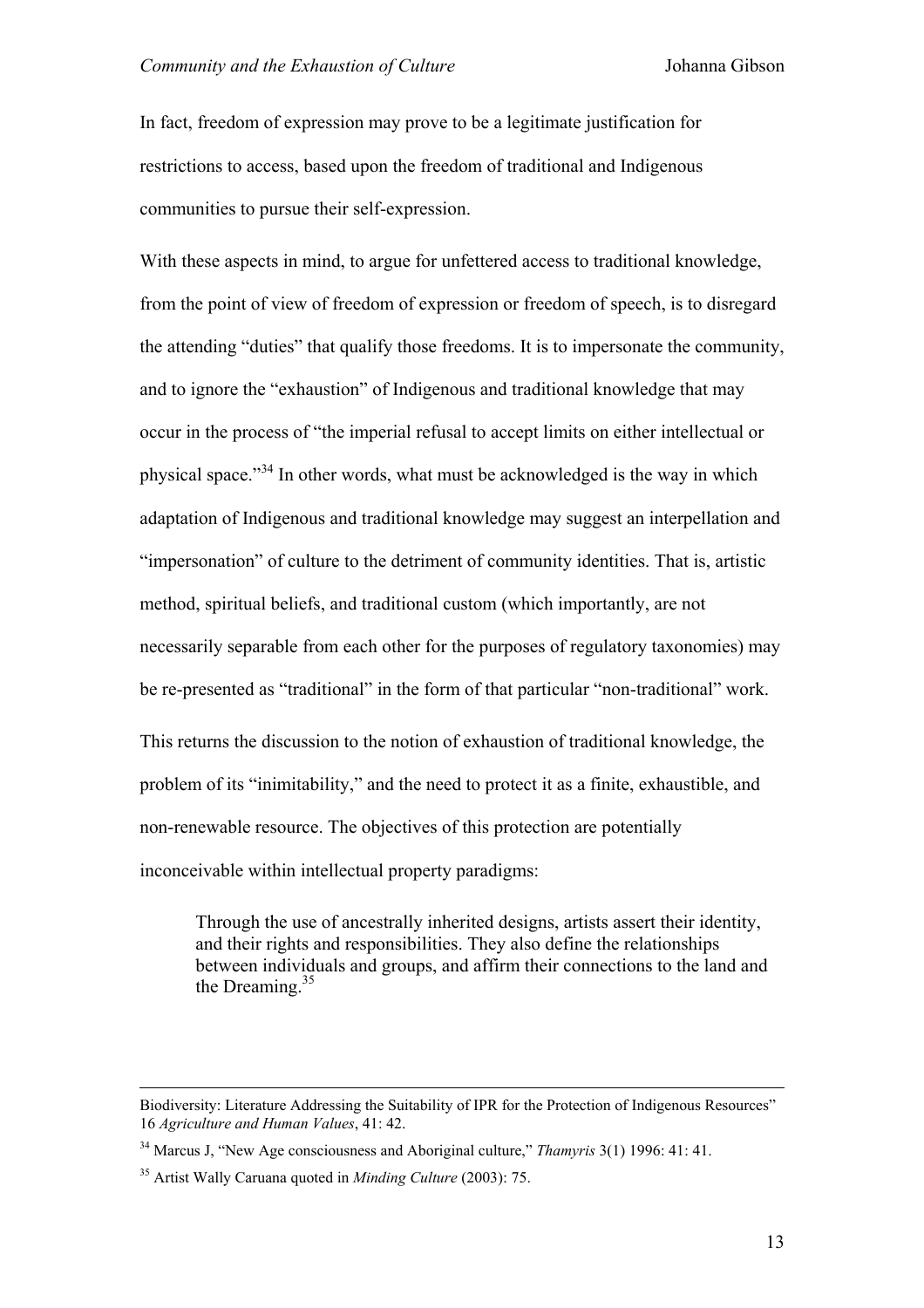Thus, the adaptation of designs, perfectly valid under intellectual property laws, is incoherent and destructive to the particular community whose identity may indeed be at stake.[36](#page-13-0) The subject matter of protection is conceived in fundamentally different ways. While intellectual property, generally speaking, asserts the identity of the individual through attribution, publication, and display, traditional knowledge must be protected through differentiation according to the laws and rights of identity asserted within the community, rather than as a mere object of information for dissemination and exchange. The importance of "inimitability" is seemingly overwhelmed, however, by the second organising principle of intellectual property frameworks – that of "inimitativeness."

The community, as the site of cultural contestation, as the "space" of Indigenous and traditional community, is at risk of trespass by a non-Indigenous or non-traditional<sup>37</sup> work itself. In other words, encroachment upon the cultural space of the traditional expression is a trespass upon knowledge as a tangible, exhaustible resource in the context of community resources. This raises the significant relationship between cultural expressions and the land, and the way in which conventional notions of community within physical, "propertied" space, undermine not only claims to land, but also to the traditional cultural knowledge in that land – that is, the creative territories embedded in physical place.

# *Cultural Expressions and the Land*

 $\overline{a}$ 

You see, the land is not only to cultivate. The land is also for you to be cultivated in as a person. This is why, when the land is in the hands of others, you are only a tool.<sup>38</sup>

<span id="page-13-0"></span><sup>36</sup> The question of identity is emphasised throughout *Minding Culture* (2003).

<span id="page-13-1"></span><sup>&</sup>lt;sup>37</sup> The use of the term "non-traditional" signals production that is contrary to the shared values and customs of a community, and is not to imply "tradition" as in historicity.

<span id="page-13-2"></span><sup>38</sup> T Marcelino, Guarani Farmer, Bolivia, quoted in UNICEF (2003). *Ensuring the Rights of Indigenous Children*. Report. October 2003. Innocenti Digest 11: 2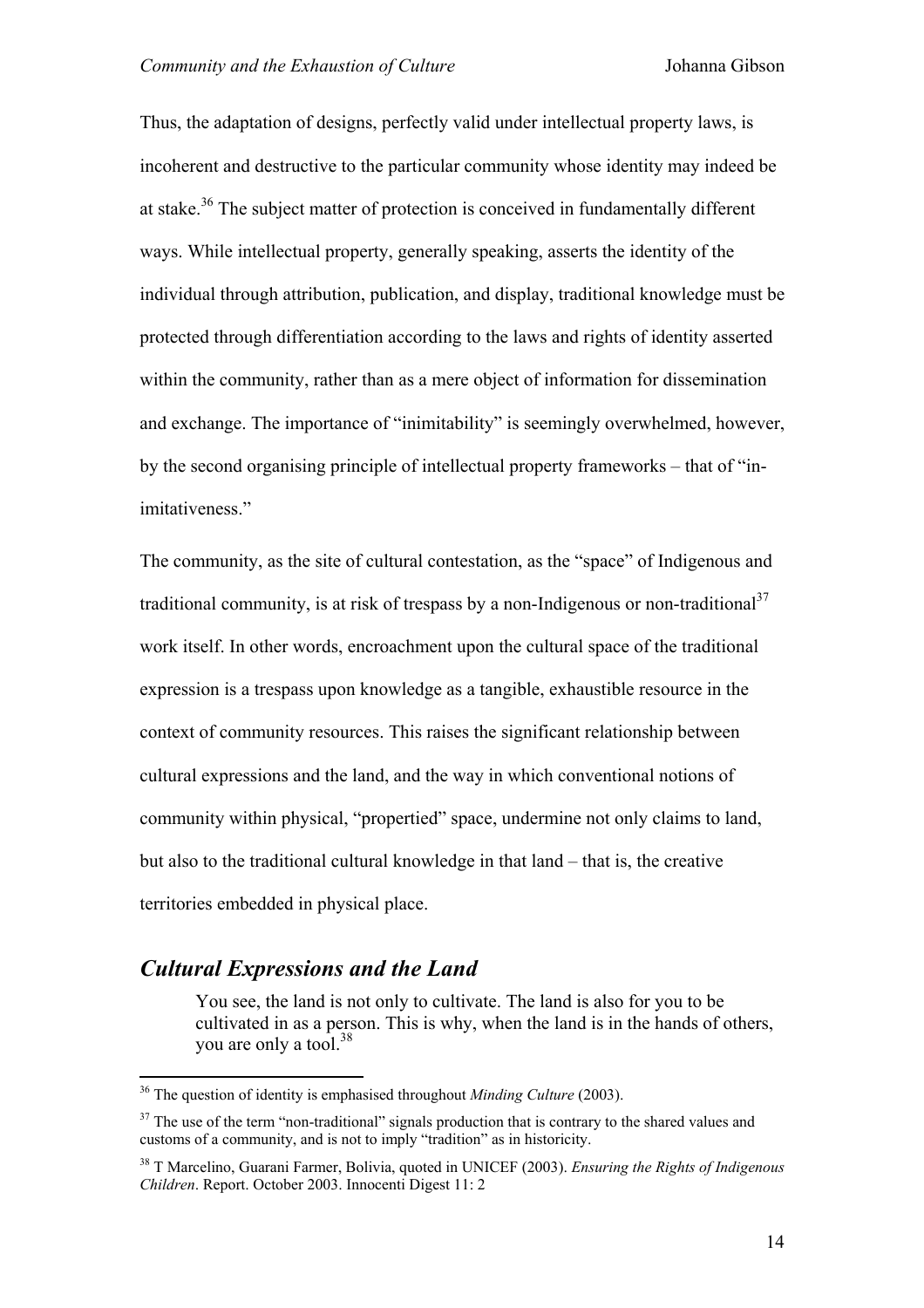The tension between "Indigenousness," cultural and physical belonging to nature and the land, and the economic and legal regulation of place is of special interest when considering the threat of exhaustion of traditional cultural expressions.

Territory is not a simple equation between community and physical land or "place," but is a vital expression of community "space" that is ongoing because of community, not despite it (as distinct from the implication in Australian native title law's adherence to a physical connection to and grouping within physical place, discussed later in this paper).

Land rights generally, and Australian native title law in particular, rationalise claims as competition for crowdable, rivalrous, physical place, and justify denial of rights through the event of the loss of that physical place. By defining and immobilising community as a "neighbourhood" or place, community is thereby also "expired" or denied where that connection to place is severed.

Fundamentally, this discursive action of the law upon community resources (in land) defines the "apparatus" of community through place, thus undermining the community in land and the knowledge in that land in its institutional blindness to the cultural resources embedded therein: "this elucidation of the apparatus by itself has the disadvantage of *not seeing* practices which are heterogeneous to it and which it represses or thinks it represses."[39](#page-14-0)

# *The Individual Competition for Place*

 $\overline{a}$ 

While place (as physical situation), especially the competition for land as preconceived by western law, "excludes the possibility of two things being in the same location," community opens up space (as cultural and subjective capacity and

<span id="page-14-0"></span><sup>39</sup> De Certeau M. (1988). *The Practice of Everyday Life*, Rendall S (trans), Berkeley, U of California P: 41.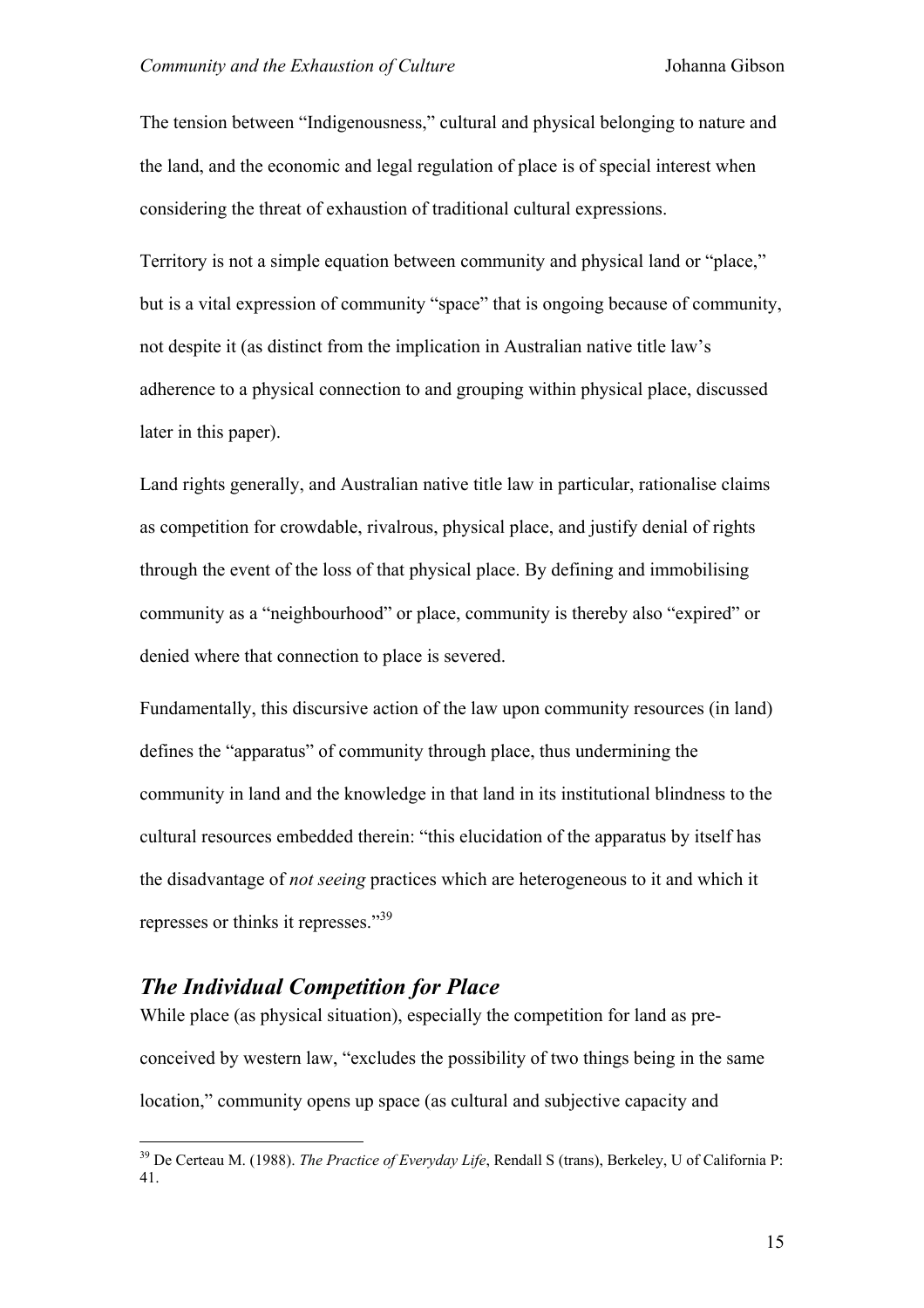belonging) that is mobile and dynamic, "in a sense actuated by the ensemble of movements deployed within it."[40](#page-15-0) Community, therefore, territorialises place, and not the contrary: "In short, *space is a practiced place*."[41](#page-15-1) This is the "territory" of community resources.

Space, the territory of community, is created by community and its movements, rather than reduced by the law. Indeed, it is precisely through the movements of community that territory is also re-affirmed, rather than lost. In other words, "stories" (knowledge) are integral to the community, part of the community, and inalienable as commodities or individual expressions, deriving their legitimacy from the stability of tradition and the responsibility to its narration.

# *The Community Potential for Space*

 $\overline{a}$ 

The landscape includes ground, trees, rocks and streams - the landscape as well as the people on the land who identify with the land, and its spirits.<sup> $42$ </sup>

A community model for the protection and management of traditional knowledge will

be ineffectual if indeed that model continues the historical archiving of community,

<span id="page-15-0"></span><sup>40</sup> De Certeau M. (1988). *The Practice of Everyday Life*, Rendall S (trans), Berkeley, U of California P: 117. Also of interest here is the work of Henri Lefebvre work on space as a social production, concepts of "field of action" and "basis of action" related somewhat to space and place respectively, as considered in this chapter. See Lefebvre H. (1991). *The Production of Space*, Nicholson-Smith D (trans), Oxford, Blackwell. Examining Indigenous Australians and landscape, Nancy D Munn identifies a similar concern, drawing upon the work of Henri Lefebvre, and considers the cultural production of a "mobile spatial field": Munn ND. (1996). "Excluded Spaces: The Figure in the Australian Aboriginal Landscape," *Critical Inquiry*, 22, 1996: 446-65.

<span id="page-15-1"></span><sup>41</sup> De Certeau M. (1988). *The Practice of Everyday Life*, Rendall S (trans), Berkeley, U of California P: 117. See also the work of John Gray on community as producing and as a product of place, through the sharing of culture, using the specific case of sheep herding in the Scottish borders and the perception of a shared "way of life." See Gray J. (2002). "Community as place-making: Ram auctions in the Scottish borderland," in *Realizing Community: Concepts, Social Releationships and Sentiments*, Amit V (ed), London, Routledge: 38-59.

<span id="page-15-2"></span><sup>42</sup> *Colin Goodsell v Galarrwuy Yunupingu*, Court of Summary Jurisdiction, Northern Territory of Australia (Gillies SM), 20 February 1998, (1999) 4 Australian Indigenous Law Reporter at 30.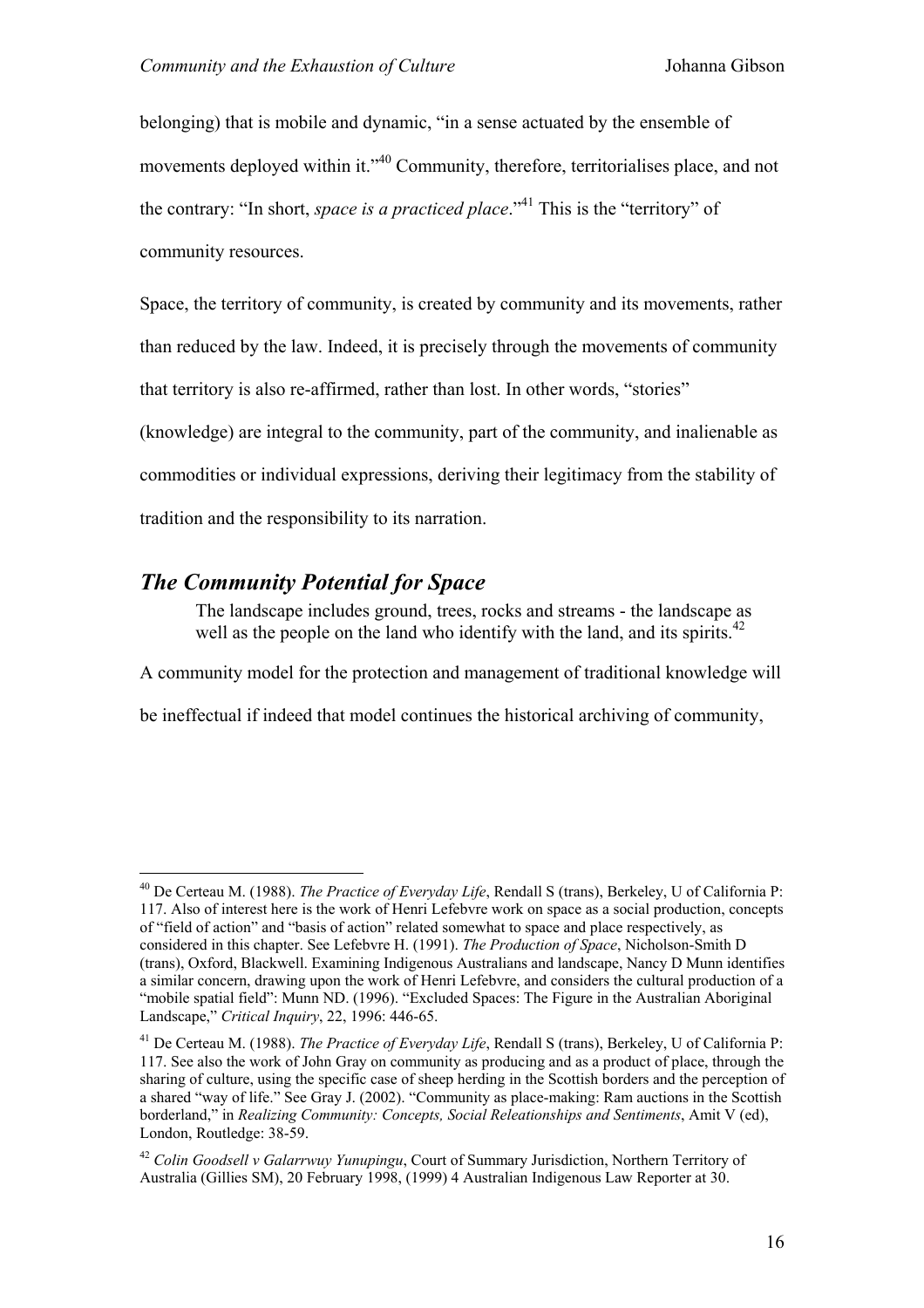the nostalgia of "tradition," and the moralising of the protection and safeguarding of the traditional community as a global "public good." $43$ 

Furthermore, the notion of community as a localised geographical creation, confined by house, neighbourhoods, settlements, families, and so on – that is, place in the conventional sense – is problematic in understanding traditional knowledge. However, the potential of modern communication, and the phenomenal evolution of community through that communication, have suggested an emergence of the concept of community beyond limits of place and materiality,<sup>44</sup> whether speaking of traditional communities or the virtual community. The concern is the processes through which the information exchanged in that communication is made readable and commodified, without necessarily acquiring understanding or, indeed, knowledge. Thus, the relationship between information and its exchange signifies a critical aspect of community in the context of the current debates.

Much of this conflict between private rights in information and communal rights in traditional knowledge may be traced to this territorial exchange value of information. Indeed, rights to land (and the possible cultural knowledge therein) are more or less de-limited by place as a means by which to prevent the perceived proliferation of adversarial and competitive use. Thus the attachment to place continues the process of simplification and objectification of community knowledge, in ways not unlike the simplification of creativity and the legitimation of information through intellectual property requirements of origination (authorship, inventorship, the personality of information) and in-imitativeness (originality, inventiveness, novelty).

<span id="page-16-0"></span> $43$  See for instance, the discussion of problematic nostalgic notions of community in Bauman Z. (2000). *Liquid Modernity*, Cambridge, Polity: 92.

<span id="page-16-1"></span><sup>44</sup> Bauman Z & May T. (2001). *Thinking Sociologically*, 2nd ed, Oxford, Blackwell: 111-112.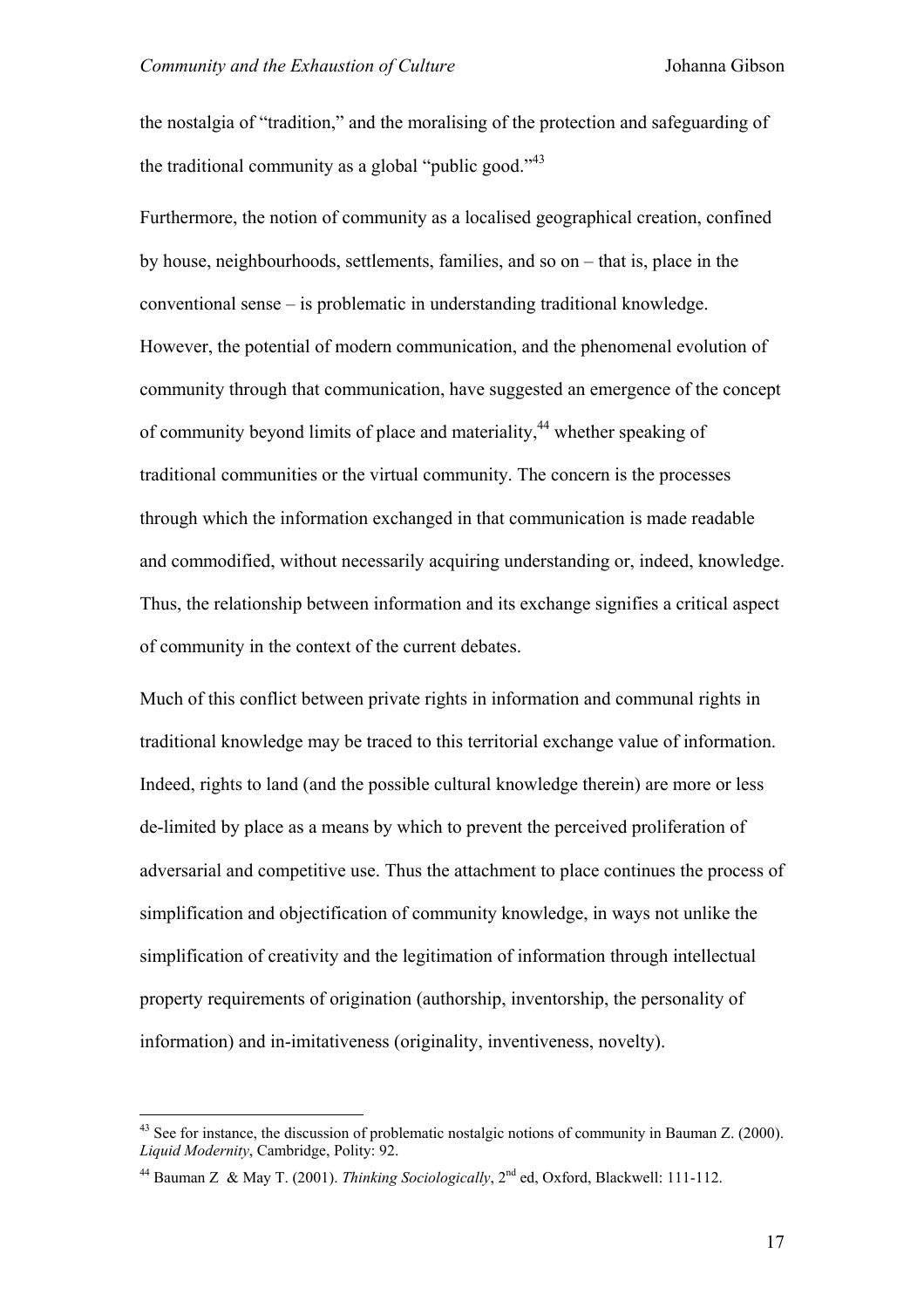In the emphasis on finite place as distinct from community space, both for the definition of "Indigenous" and for the recognition of community,  $45$  traditional knowledge is disassembled, as it were, into information within an econo-legal framework of protection and regulation.<sup>46</sup> This discursive rendering of community as a finite place (and therefore translating space as recordable and "readable") diminishes knowledge to make it available as objects of information, operating as: "a master of places through sight."

The division of space makes possible a *panoptic practice* proceeding from a place whence the eye can transform foreign objects into objects that can be observed and measured, and thus control and "include" them within its scope of vision … It would be legitimate to define the *power of knowledge* by this ability to transform the uncertainties of history into readable spaces.  $47$ 

It may be seen that in exhausting knowledge in this way, and re-presenting it as

information, the community is deterritorialised and deferred from its knowledge,

culture, territory, and integrity. Knowledge, as discussed, is an intimate part of

Indigenous and traditional territory. In this way, territory is affirmed not through

historical, legal, or classical anthropological renditions of place, but through ongoing

community expression of space.

 $\overline{a}$ 

The ongoing expression of tradition is vital to the dynamic concept of community, but inextricable from this connection to and expression through territory and its resources (cultural, natural, intellectual, and otherwise). Territory is not just the physical

<span id="page-17-0"></span><sup>&</sup>lt;sup>45</sup> Seen, for example, in the unbroken connection to place required by Australian courts in determining native title claims, discussed later in this chapter.

<span id="page-17-1"></span><sup>&</sup>lt;sup>46</sup> Similarly, this compartmentalisation renders the issues of knowledge translatable as a contest. This is related to earlier discussions of intellectual property regimes and the economic modelling of information. See also McKenna (2002): 47, where he discusses the way in which Australian Indigenous land rights are constructed as a competition for place, rather than more appropriately understood as territory. This construction of land rights results in the kind of abrogation of rights to knowledge seen in recent native title decisions in Australia, and discussed later in this chapter.

<span id="page-17-2"></span><sup>47</sup> De Certeau M. (1988). *The Practice of Everyday Life*, Rendall S (trans), Berkeley, U of California P: 36. McKenna also notes this discursive containment of history through the law in *Looking for Blackfellas' Point: An Australian History of Place*, Sydney, UNSW P, 2002.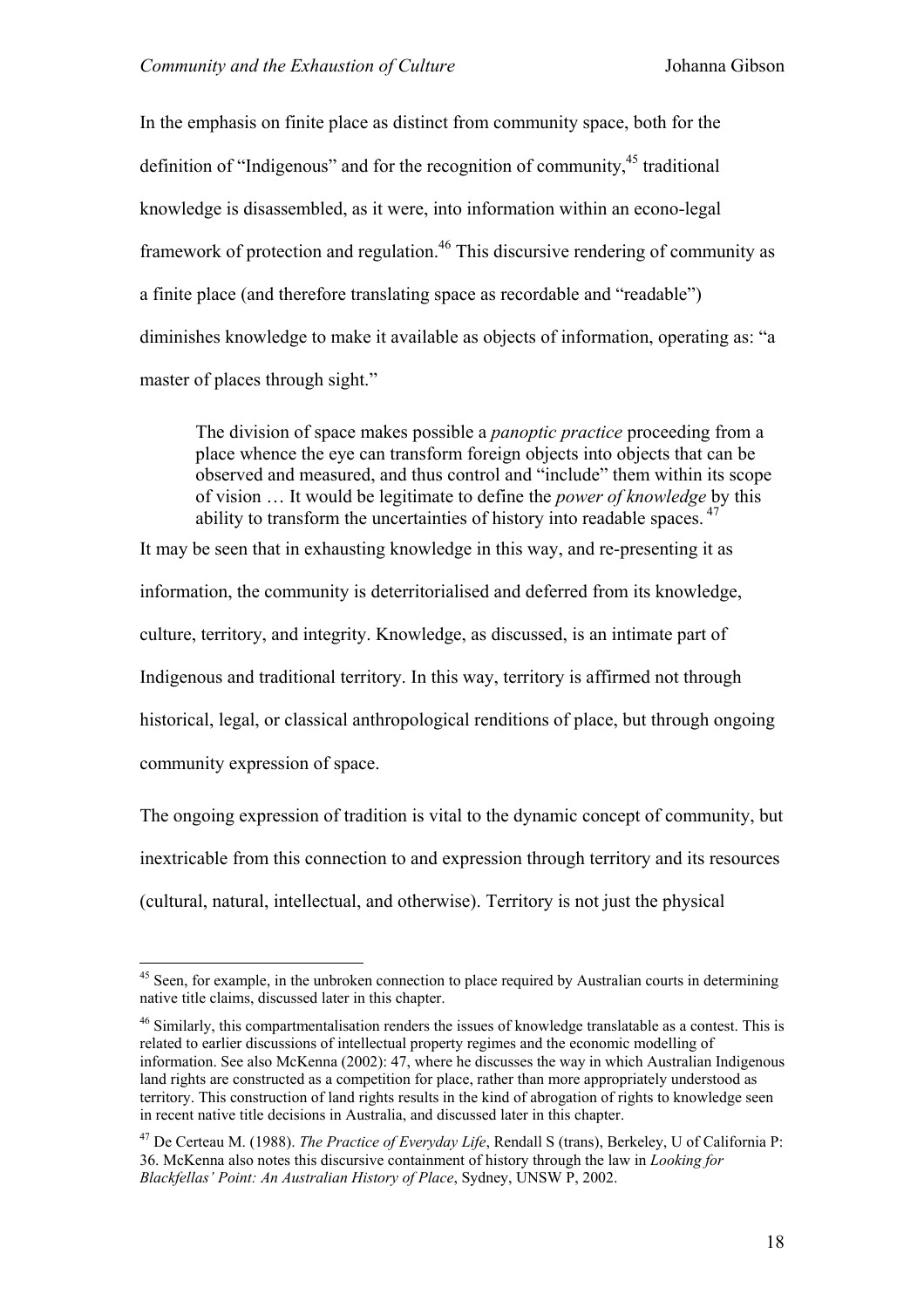$\overline{a}$ 

parameters of rivalrous place, but emerges through community practice and cultural

knowledge. This integral relationship between knowledge, the earth and nature, and

identity can be traced throughout Indigenous and traditional beliefs and uses:

As LA Whitt explains, the Cherokee see knowledge itself as being an integral part of the earth. Thus, a dam does not just flood the land, but destroys the medicines and the knowledges of the medicines associated with the land. "If we are to make our offerings at a new place, the spiritual beings would not know us. We would not know the mountains or the significance of them. We would not know the land and the land would not know us. We would not know the sacred places. If we were to go on top of an unfamiliar mountain we would not know the life forms that dwell there."

The same is true for the Mazatecs of Southern Mexico, whose shamans and *Curandeiros* confer with the plant spirits in order to heal: successful curers must above all else listen to the plants talk.<sup>[48](#page-18-0)</sup>

# *Traditional Cultural Expressions, Becoming Community, Marking Territory*

I really get cross when people say, "Oh, what are you on about? You don't come from here anyway!" That really sticks in my craw. I always say, "Look, that's not important. I'm Koori, that's it!" $49$ 

While belonging to incorporeal, infinite, and timeless territory as a province of

knowledge, community nevertheless refers to finite place that may be identified by

ancestry, heritage, and practice.<sup>50</sup> Furthermore, place may be neither sufficient<sup>51</sup> nor

<span id="page-18-0"></span><sup>&</sup>lt;sup>48</sup> Posey DA. (2001). "Intellectual Property Rights and the Sacred Balance: Some Spiritual Consequences from the Commercialization of Traditional Resources," in Grim JA (ed), *Indigenous Traditions and Ecology: The Interbeing of Cosmology and Community*, Cambridge Mass, Harvard UP, 2001: 4-5.

<span id="page-18-1"></span><sup>49</sup> Mary Duroux, Moruya, quoted in Chittick L & Fox T. (1997). *Travelling with Percy: A South Coast Journey*, Canberra, Aboriginal Studies P: 163

<span id="page-18-2"></span><sup>&</sup>lt;sup>50</sup> This is derived from Félix Guattari's distinction between the virtual Universes of value, and finite existential Territories, but departs from this distinction in maintaining territory as central to community without limiting it to physical space. A re-definition of "territory" pre-figures the incorporation of knowledge into information systems that seek to limit the knowledge in "territory" according to the same taxonomy. See Guattari's discussion in Guattari F (1995). *Chaosmosis: An Ethico-Aesthetic Paradigm*, Bains P & Pefanis J (trans), Sydney, Power Publications. This shares aspects of Gilles Deleuze's notions of the relative (finite Territory) and absolute (virtual Universe of value): Deleuze G. (1986). *Cinema 1: The Movement-Image*, Tomlinson H & Habberjam B (trans), Minneapolis, U of Minnesota P.

<span id="page-18-3"></span> $<sup>51</sup>$  This is important to arguments against the denial of community based upon the loss of place (as in</sup> Australian native title law).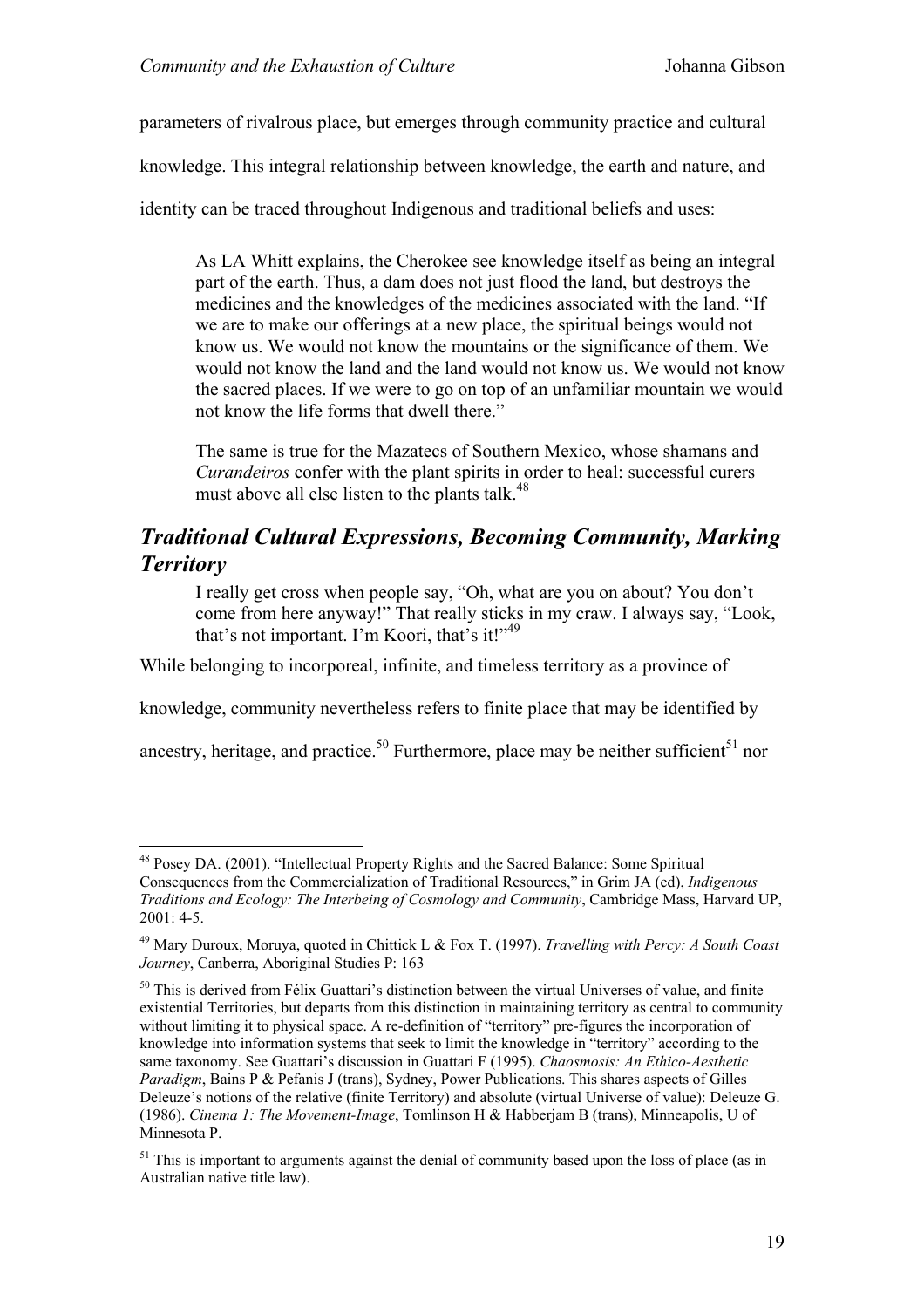even necessary,<sup>52</sup> but will frequently be relevant as an aspect of the resources of community. The concept of community resources, therefore, does not deny the importance of actual identifiable place, but eschews the pre-conception of simplistic identification of origin and the ontological separation of community and its resources:

Subject and object give a poor approximation of thought. Thinking is neither a line drawn between subject and object nor a revolving of one around the other. Rather, thinking takes place in the *relationship* of territory and the earth … Yet we have seen that the earth constantly carries out a movement of deterritorialization on the spot, by which it goes beyond any territory: it is deterritorializing and deterritorialized. It merges with the movement of those who leave their territory en masse … the earth is not one element among others but rather brings together all the elements within a single embrace while using one or another of them to deterritorialize territory. Movements of deterritorialization are inseparable from territories that open onto an elsewhere; and the process of reterritorialization is inseparable from the earth, which restores territories  $53$ 

The "community" is not tied to neighbourhood, to place, but is deterritorialised, and

the model of community resources comes from a reterritorialisation of community

itself, not from external (and revocable) regulation imposed upon the perception,

conceptualisation, and management of traditional knowledge. In other words,

community cannot be separated out by the physical information and boundary-making

of place, but is expressed through the ongoing character of land and resources within

community, as territory. That identity is indicated by expression through traditional

culture and knowledge.

Territory emerges, therefore, in the interaction between community and resources, in

the refrains of knowledge, as it were. Land is therefore a resource of the community

<span id="page-19-0"></span> $\overline{a}$  $52$  For instance, place may not be critical in the same way to the lifestyles and cultural expression of some traditional communities, including the Roma.

<span id="page-19-1"></span><sup>53</sup> Deleuze G & Guattari F. (1994). *What is Philosophy?* Burchell G & Tomlinson H (trans), London, Verso: 85-86. It is worth considering here also the slightly different principles put forth by Maurice Merleau-Ponty, who understands a kind of symbiotic and mutually constitutive relationship between the animal (nature) and the person, rather than essentialism based upon evolutionary hierarchy. See the discussion in Merleau-Ponty M. (1988). *In Praise of Philosophy and Other Essays*, J Wild et al (trans), Evanston, Northwestern UP: 165.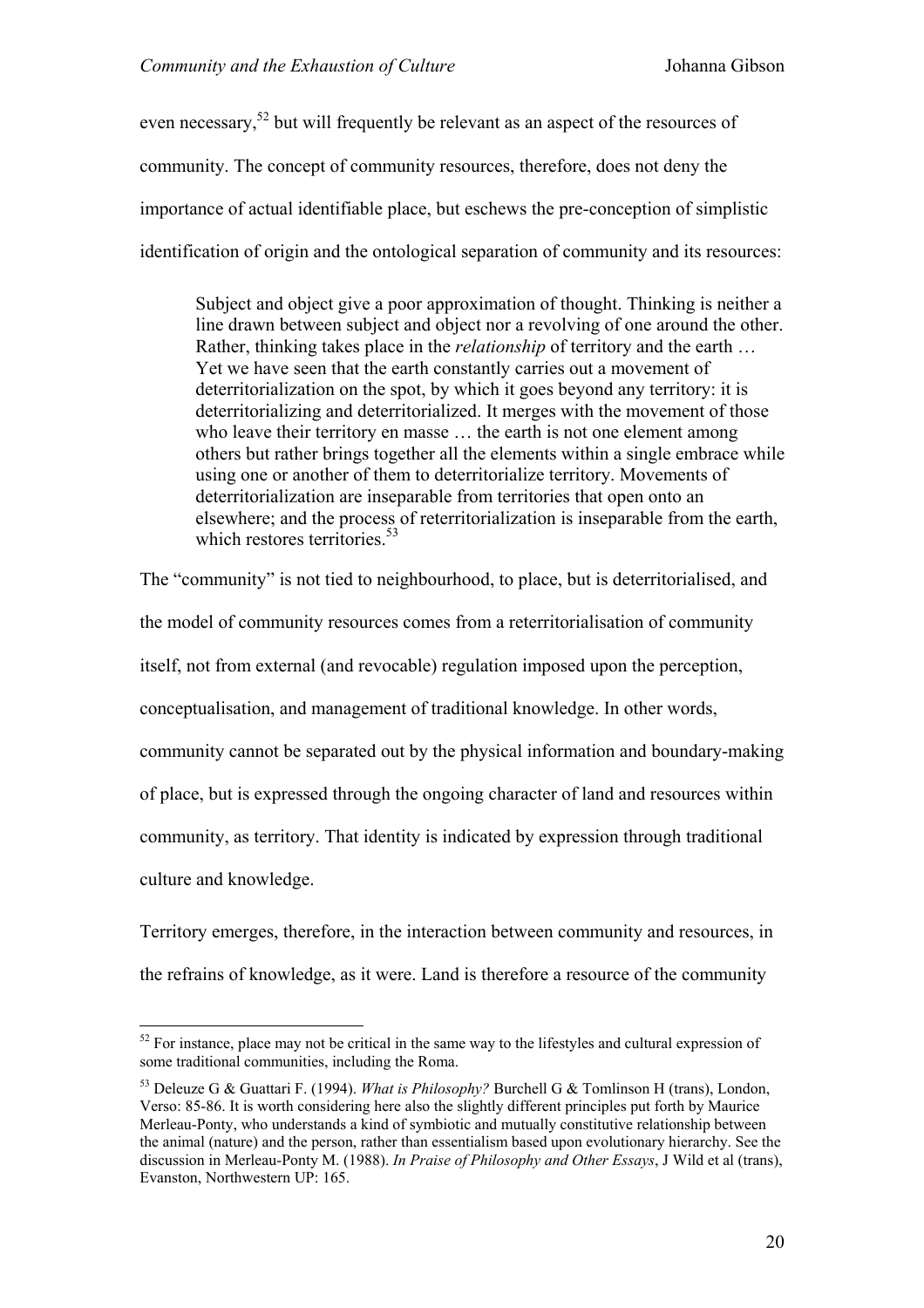that is recognised through the tradition and cultural knowledge inhering in the land, rather than competitive relationships to land: "it is land involved in a particular relationship which is perceived as a resource, and thus the land itself *refers to* the site of real valuation – generative or productive relations between persons."[54 T](#page-20-0)he site of contestation, of territory, is that of culture and community. "Land" is always already marked by community, the marking and making of territory, but physical land in and of itself is indexical of the depth of community integrity indicated by that land, and the territory constituted by and constitutive of community.

Therefore, while communities may be dispersed and alienated from their physical land (place), the assertion as communities cannot be defeated by this displacement, because of this disembodied memory of the community subjectivity (space).<sup>55</sup> This relationship anatomises territory. In other words, territory cannot be realised and accessed without the facilitation of community management and governance, and the access to and maintenance of traditional cultural expressions and their value to community structure, identity, and self-expression.

Territory cannot be understood simply in terms of place, rendered the physical "information" exchanged between community and the separate legal regulation of its resources. Territory does not pre-exist community, but can emerge only in the becoming of community, producing the site, the location, the "neighbourhood" of culture. The marking and recognition of territory, therefore, occurs not through

<span id="page-20-0"></span><sup>&</sup>lt;sup>54</sup> Leach J. (2004). "Land, Trees and History: Disputes Involving Boundaries and Identities in the Context of Development," in Kalinoe L & Leach J (eds), *Rationales of Ownership: Transactions and Claims to Ownership in Contemporary Papua New Guinea*, Wantage, Sean Kingston Publishing: 42.

<span id="page-20-1"></span><sup>&</sup>lt;sup>55</sup> Guattari refers to the impossibility of being wiped out in the process of "historical discursivity," such as the discursive translation of traditional knowledge through intellectual property law and through its misappropriation into non-traditional copyright, inventions, and so on, because of the persistence of the irreversible refrain of "the incorporeal memory of collective subjectivity." See Guattari F (1995). *Chaosmosis: An Ethico-Aesthetic Paradigm*, Bains P & Pefanis J (trans), Sydney, Power Publications: 27.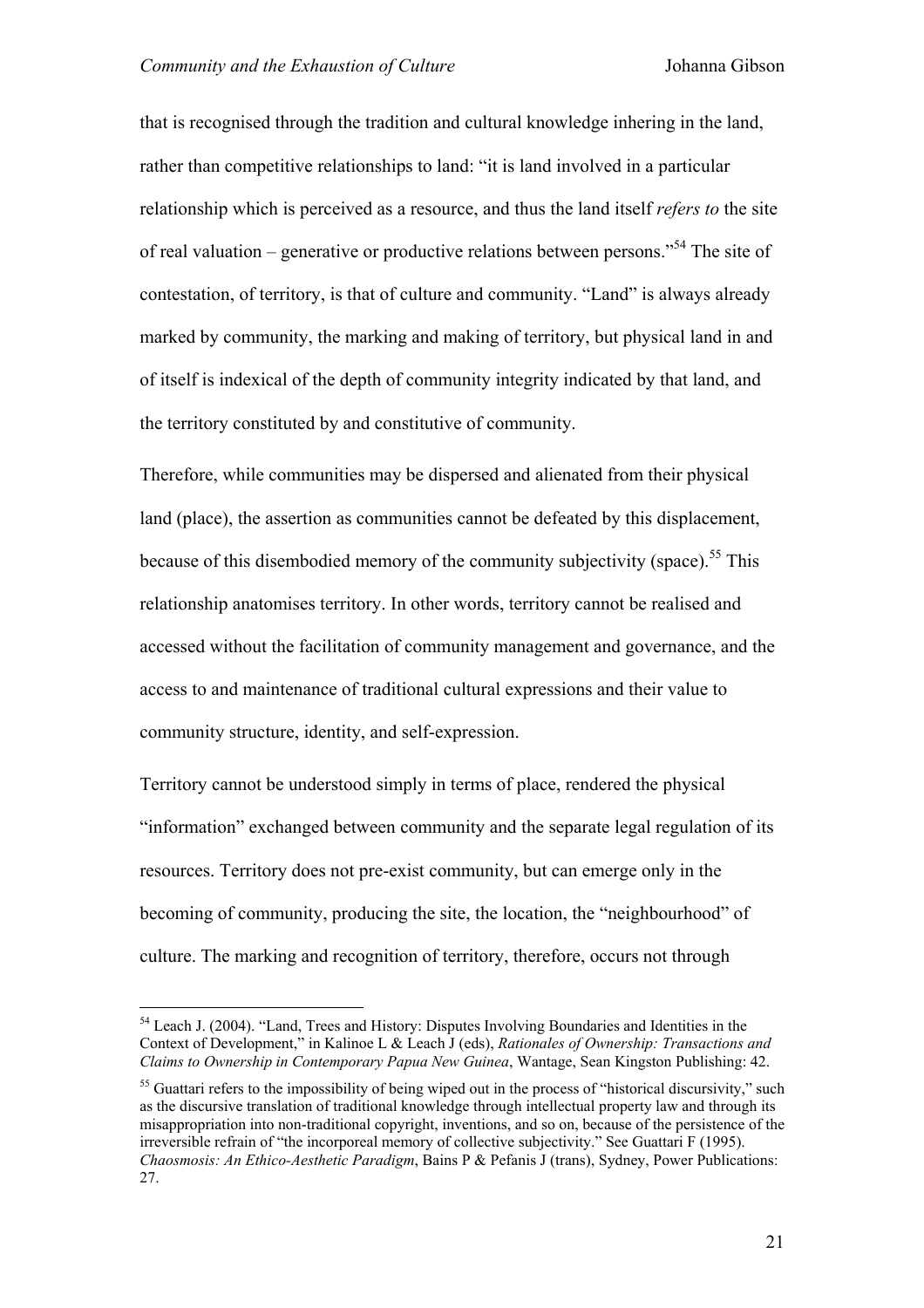imperial models of "title," but through community: "All the inhabitants have to do is *recognize* themselves in it when the occasion arises."<sup>56</sup> Thus, territory is not delimited by western conceptions of physical space, of utility, and of resources. These indications of territory are incomplete and worse, misleading in the attending subsidence and alienation of knowledge:

Still, we do not yet have a *Territory*, which is not a milieu, not even an additional milieu, nor a rhythm or passage between milieus. The territory is in fact an act that affects milieus and rhythms, that "territorializes" them. The territory is the product of a territorialization of milieus and rhythms … There is a territory precisely when milieu components cease to be directional, becoming dimensional instead, when they cease to be functional to become expressive. There is a territory when the rhythm has expressiveness. What defines the territory is the emergence of matters of expression (qualities).<sup>[57](#page-21-1)</sup>

What defines the territory is "community."

 $\overline{a}$ 

The territory is not primary in relation to the qualitative mark; it is the mark that makes the territory.[58](#page-21-2)

Thus, the relationship of community to territory and resources is realised not through the linkage of territory as object with an individual legal subject, but in its sensemaking through customary law and cultural expression, which will differentiate territory (understood not just as land, but as knowledge, culture, and so on) according to subjects who are recognised by the community and perform within the community. In other words, rights will be conferred upon subjects because of their status within the community, and not despite it. Those individuals will not be "subjects," as such, unless recognised by the community. The agency of community does not constitute the individual subject, but the territory (knowledge, culture, land):

<span id="page-21-0"></span><sup>56</sup> Augé M. (1995). *Non-Places: Introduction to an Anthropology of Supermodernity*, Howe J (trans), London, Verso: 44.

<span id="page-21-1"></span><sup>57</sup> Deleuze G & Guattari F. (1987). *A Thousand Plateaus: Capitalism and Schizophrenia*, .Massumi B (trans), Minneapolis, U of Minnesota P: 315.

<span id="page-21-2"></span><sup>58</sup> Deleuze G & Guattari F. (1987). *A Thousand Plateaus: Capitalism and Schizophrenia*, .Massumi B (trans), Minneapolis, U of Minnesota P: 315.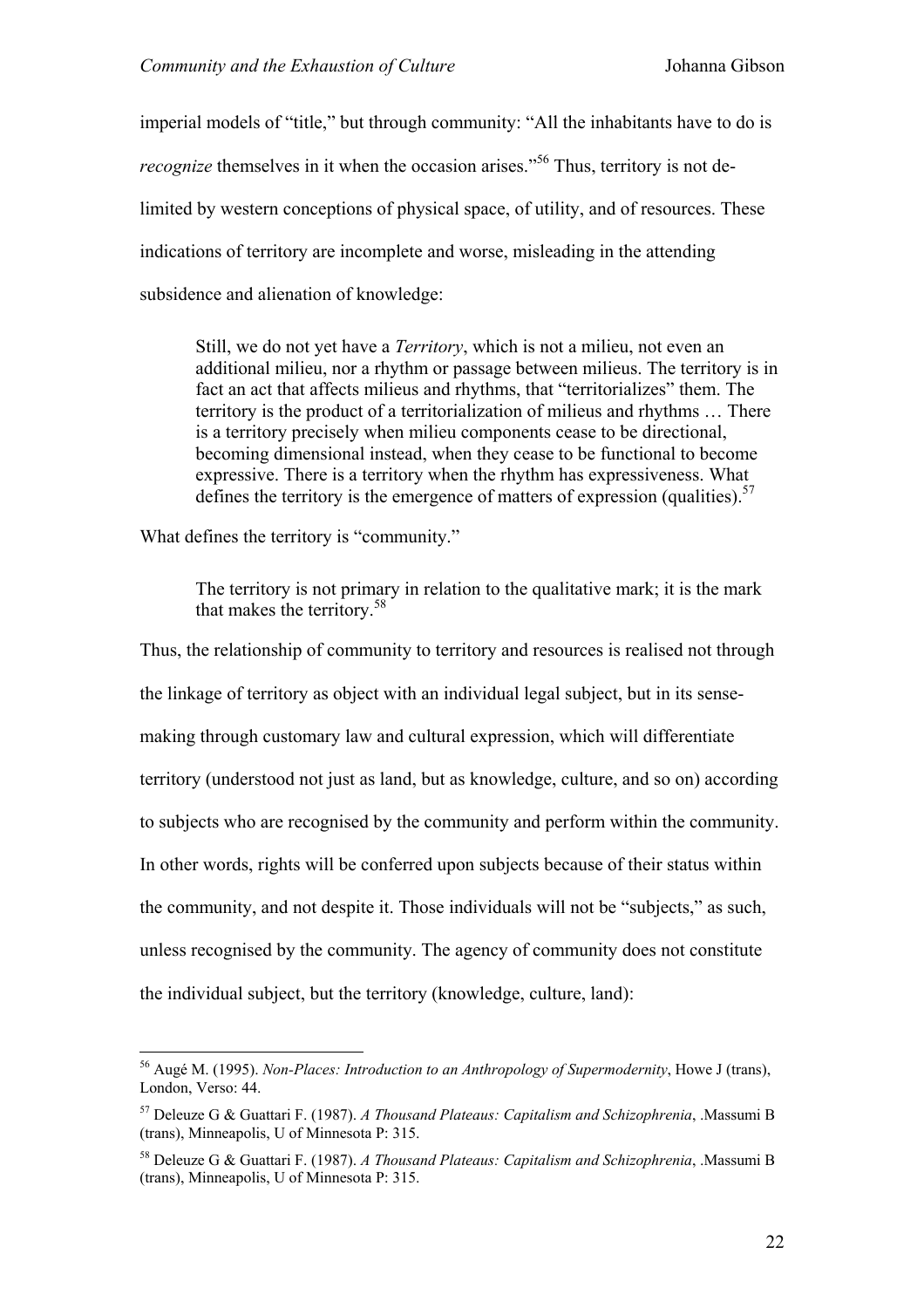The expressive is primary in relation to the possessive; expressive qualities, or matters of expression, are necessarily appropriative and constitute a having more profound than being. Not in the sense that these qualities belong to a subject, but in the sense that they delineate a territory that will belong to the subject that carries or produces them. These qualities are signatures, but the signature, the proper name, is not the constituted mark of a subject, but the constituting mark of a domain, an abode.<sup>[59](#page-22-0)</sup>

*Sui generis* protection built upon the notion of community resources, or the inextricable link between community (cultural diversity) and resources, accounts for the knowledge and identity in land, culture, expression, and nature. This is distinct from the assimilation of community territory within legislative responses to land claims as competitive claims. Such responses attempt to decode externally the relations between community and resources, $60$  ultimately erasing territory and abode $61$ in the process. The legitimate subject matter of this model, therefore, is that of "community resources," rather than aspects decoded and compartmentalised according to existing laws, whether they be intellectual property, environmental, or rights to land.

# *The Community in Land*

This land is mine …

*This land is me*  $\ldots$ <sup>62</sup>

These two lines come from the Australian musical film, One Night the Moon, directed and co-scripted by Australian Indigenous film-maker, Rachel Perkins. Based on events from 1932, it is the story of the disappearance of the daughter of a pastoralist couple who, after waking up at the bright moonlight streaming into her bedroom,

<span id="page-22-0"></span><sup>59</sup> Deleuze G & Guattari F. (1987). *A Thousand Plateaus: Capitalism and Schizophrenia*, .Massumi B (trans), Minneapolis, U of Minnesota P: 316.

<span id="page-22-1"></span> $60$  See further Gibson J (2005).

<span id="page-22-2"></span> $<sup>61</sup>$  Used in the sense of Deleuze and Guattari, in the context of Territory and becoming community, in</sup> Deleuze G & Guattari F. (1987). *A Thousand Plateaus: Capitalism and Schizophrenia*, .Massumi B (trans), Minneapolis, U of Minnesota P.

<span id="page-22-3"></span> $62$  One Night The Moon. (2001). Film. Perkins R (dir). Perkins R & Romeril J (writers).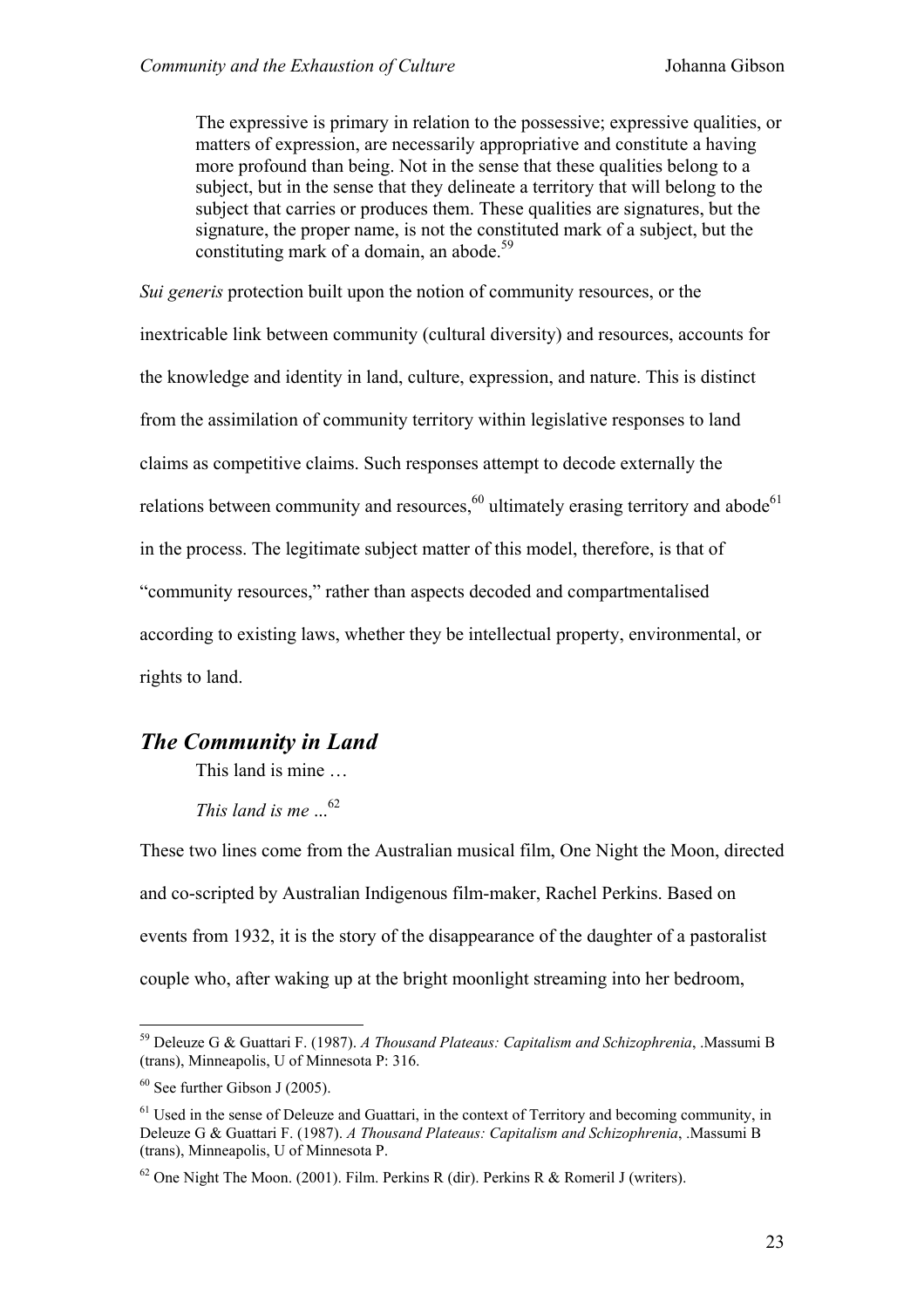wanders into the night chasing after the moon and is lost in the bush. The father refuses the help of an Aboriginal tracker and orders him off his land, an action with tragic consequences. In the scene from which these words come, the father's refrain, "This land is mine," is juxtaposed by Albert the Tracker's refrain, "This land is me." This film is particularly striking in its capture of one of the key differences between the concept of ownership under property law (and indeed, intellectual property law) and Indigenous Australian custodianship with respect to land and the traditional and cultural knowledge found within that land. While conventional models of real property ownership vest in the individual, rights with respect to a recognisable and exhaustible entity, diverse Indigenous concepts of custodianship resist the homogenising universality of this regime, and suggest various relationships of shared and enduring interaction with the land that transcend each individual and indeed the "boundary" of the parcel itself. Real, yet intangible, non-exhaustible, and inalienable, the various forms of Indigenous and traditional custodianship cannot be translated as the finite and temporary *this land is mine*, in which the enduring community in *this land is me* will expire.

In addition to intellectual property laws, the various laws pertaining to native title claims over traditional lands have been suggested as a means of protection for cultural practices associated with the land.<sup>63</sup> In Australia, recognition of the necessary relevance of customary law to the interpretation and application of intellectual property rights in Indigenous cultural property appeared to be extended by the High Court in the decision of *Mabo v State of Queensland (No 2)*, [64 w](#page-23-1)hich ultimately led to the enactment of the Native Title Act in 1993 (NTA). However, Australian native title

<span id="page-23-0"></span><sup>&</sup>lt;sup>63</sup> Puri K. (1993). "Copyright Protection for Australian Aborigines in the Light of Mabo" in Stephenson MA & Ratnapala S (eds) *Mabo: A Judicial Revolution*, St Lucia, UQP: 132 at 159.

<span id="page-23-1"></span><sup>64 (1992) 175</sup> CLR 1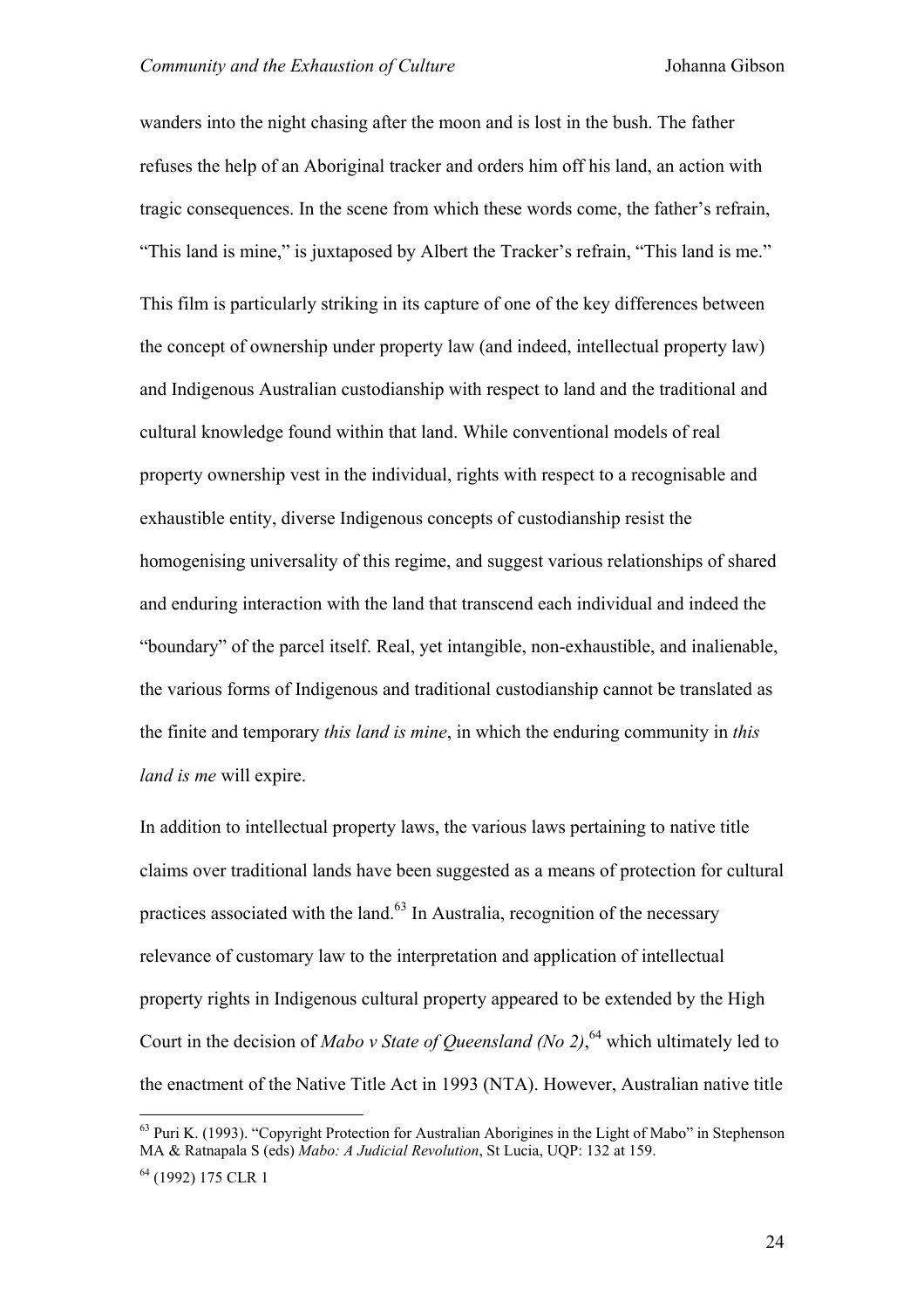law, in its judicial determination, requires a continuous connection to the land. This requirement is often fatal to claims in that dispersal of groups and alienation from cultural practice have almost inevitably occurred during the process of colonisation.<sup>[65](#page-24-0)</sup> The material form that is central to the application of native title legislation, at least in Australia, is that of the community itself as a fixed and permanent entity in a geographical and historical place, thus defeating its evolution by fixing and locating tradition at that moment.

#### **Competitive territories –** *this land is mine*

While a careful consideration of the consequences of this application of community in Australian native title law is beyond the physical limits of this paper, the character of this relationship between community and resources, in the context of the concept of territory developed thus far, allows the identification of the injustice of the separation of cultural knowledge and natural resources in the application of this law. Indigenous and traditional resources are almost inextricably linked to the land (including traditional cultural expressions embodied in the land both literally, in the form of cave paintings, and performatively in the relationship between the production of expressions, knowledge in the land, and practices associated with the land). This is not to suggest that such processes are impossible without access to this physical land, but to reiterate the significance of a more holistic conception of "resources." This includes the recognition of traditional knowledge as beyond that of products registered by intellectual property law and to include knowledge in and of the land itself. Thus, access to land is also relevant in the context of freedom of expression, and access to the means to fulfil that expression.

<span id="page-24-0"></span> $65$  This is also relevant to concerns over self-determination in international human rights law. See further Gibson J (2005): Chapter 8.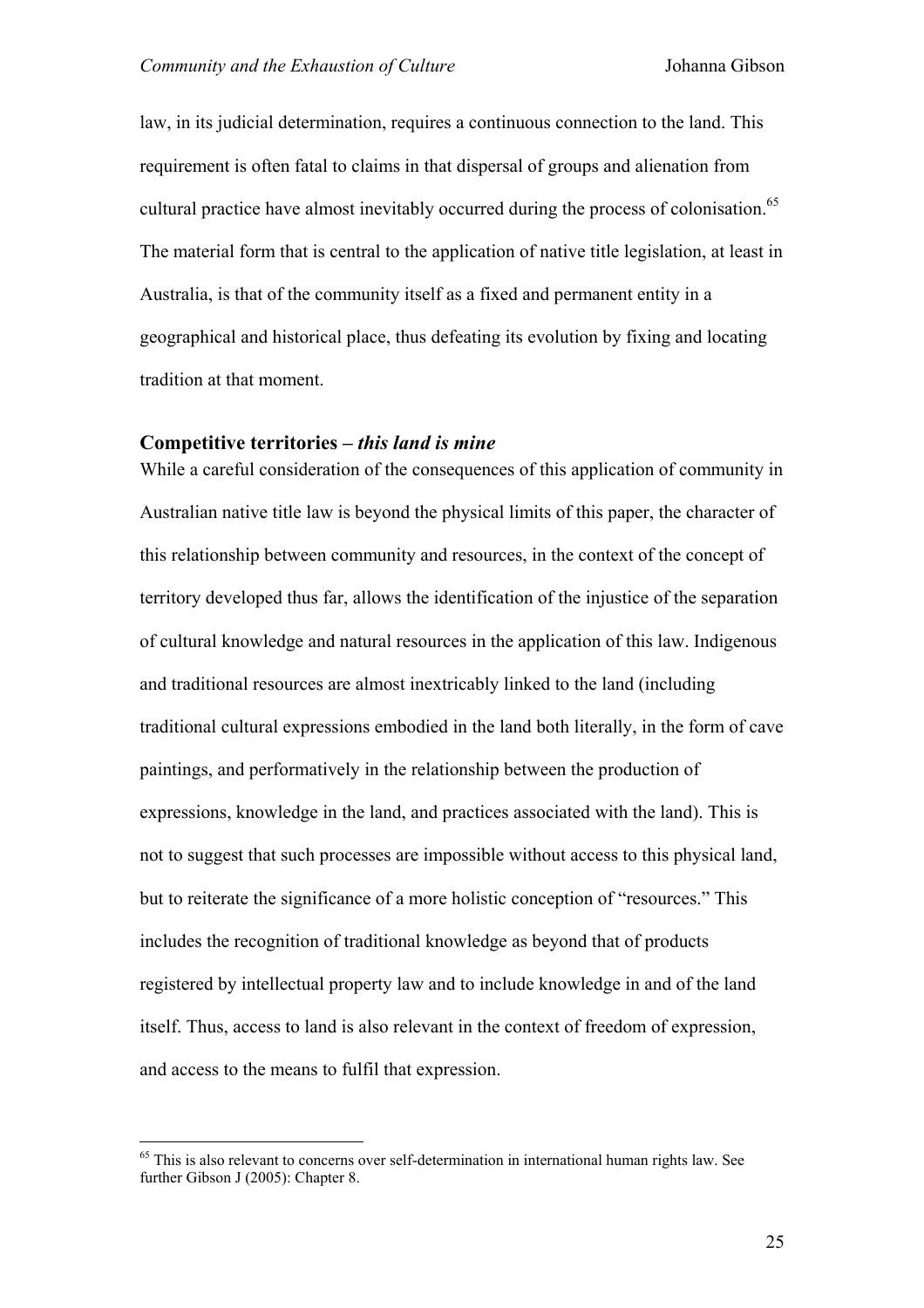Despite this relationship between land and culture, Australian native title law has resisted the acknowledgment of rights to cultural knowledge inhering in land, separating this as within the ambit of intellectual property laws. Therefore the law, in its application, manifests land as property, and justifies (alarmingly) the extinguishment of rights through alienation from the land and perceived "loss" of traditional knowledge.<sup>66</sup>

Furthermore, the international community also neglects the link between cultural knowledge and land, despite the conflict over access being conflict over resources in that land, and international discussions toward protection have placed the responsibility for examining protective regimes within an intellectual property context, in the form of the WIPO IGC. Nevertheless, the problems with this separation are identified by the IGC itself:

The working concept of TK … puts a particular emphasis on the fact that TK is "tradition-based." That does not mean, however, that TK is old or that it necessarily lacks a technical character. TK is "traditional" because it is created in a manner that reflects the traditions of the communities. "Traditional", therefore, does not necessarily relate to the nature of the knowledge but to the way in which the knowledge is created, preserved and disseminated … TK is a means of cultural identification of its holders, so that its preservation and integrity are linked to concerns about the preservation of distinct cultures *per se*. [67](#page-25-1)

Indeed, the adequacy of native title laws is defeated by the same misunderstanding that underpins attempts to assimilate traditional knowledge within intellectual property models. Once again, the underlying objectification of information facilitates

<span id="page-25-0"></span><sup>&</sup>lt;sup>66</sup> John Scott, Secretariat for the Permanent Forum on Indigenous Issues at the Division for Social Policy and Development, DESA, made the following comment on the decision in *Members of the Yorta Yorta Aboriginal Community v Victoria* [2002] HCA 58 (12 December 2002): "The Yorta Yorta, unfortunately, listened to their lawyers, and the judge found that they had no claim to their native title because they were locked away on mission a hundred years ago and lost most of their traditional language and traditional knowledge." See Scott J, "Indigenous Peoples and the Creation of an Inclusive International Legal System." Edited transcript of remarks Carnegie Council Studies seminar. New York, Carnegie Council of Ethics and International Affairs, 14 January 2004: 9.

<span id="page-25-1"></span><sup>67</sup> WIPO/GRTKF/IC/4/8 (30 September 2002): 11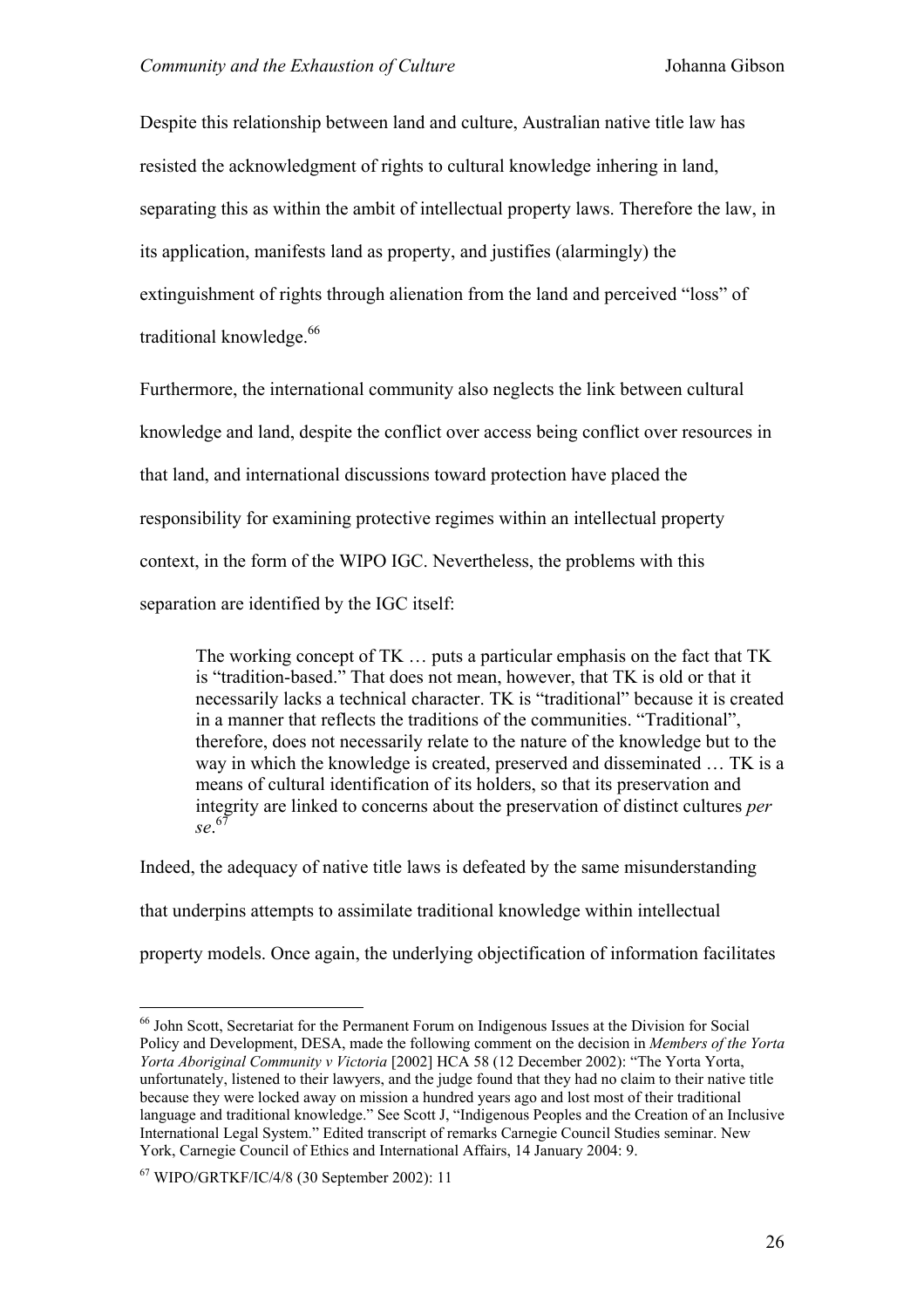the translation of the cultural values of identity and community cohesion (*This land is* 

*me*) within the paradigm of individual ownership (*This land is mine*).

#### **Community becomings:** *this land is me*

Land is our life, land is our physical life - food and sustenance. Land is our social life, it is marriage; it is status; it is security; it is politics; in fact, it is our only world. When you take our land, you cut out the very heart of our  $e^{i\theta}$ 

In other words, land may be denied, but communities can never be alienated from

territory, precisely because of the inextricable link between cultural expressions,

traditional creativity, and the construction of territory. Indeed, it is the persistence of

territory, through the knowledge, maintenance, practice, and expression of culture,

which makes ongoing denial of access to land meaningful and significant to

Indigenous communities. While land and territory are integral to culture and indeed to

identity, this "connection" persists despite physical separation and colonisation:

The significance of land is not restricted to indigenous peoples who continue to inhabit their place of origin. For those who have been forced off their land or who have moved, often to urban areas or shanty towns, for economic reasons, to escape armed conflict or to pursue education, the spiritual homeland continues to possess deep cultural resonance that is often reconfirmed by periodic ceremonies or rituals. From this perspective, denying indigenous children access to sacred sites because, for instance, they have been privatized or militarized, means denying them an important aspect of their own identity and compromising their full development.<sup>[69](#page-26-1)</sup>

As distinct from individual relationships to a commodified entity (*this land is mine*), the community is realised through the ongoing and enduring relationships between members and towards tradition despite changes to its particular constitution over time. Traditional cultural expressions are intrinsic in the creation of territory and the

<span id="page-26-0"></span> $68$  Residents of Bougainville, southwest Pacific, quoted in Miriori MR. (1996). "Bougainville: A Sad and Silent Tragedy in the South Pacific," 5 *Do or Die* 59.

<span id="page-26-1"></span><sup>69</sup> UNICEF (2003). *Ensuring the Rights of Indigenous Children*. Report. October 2003. Innocenti Digest 11: 2.